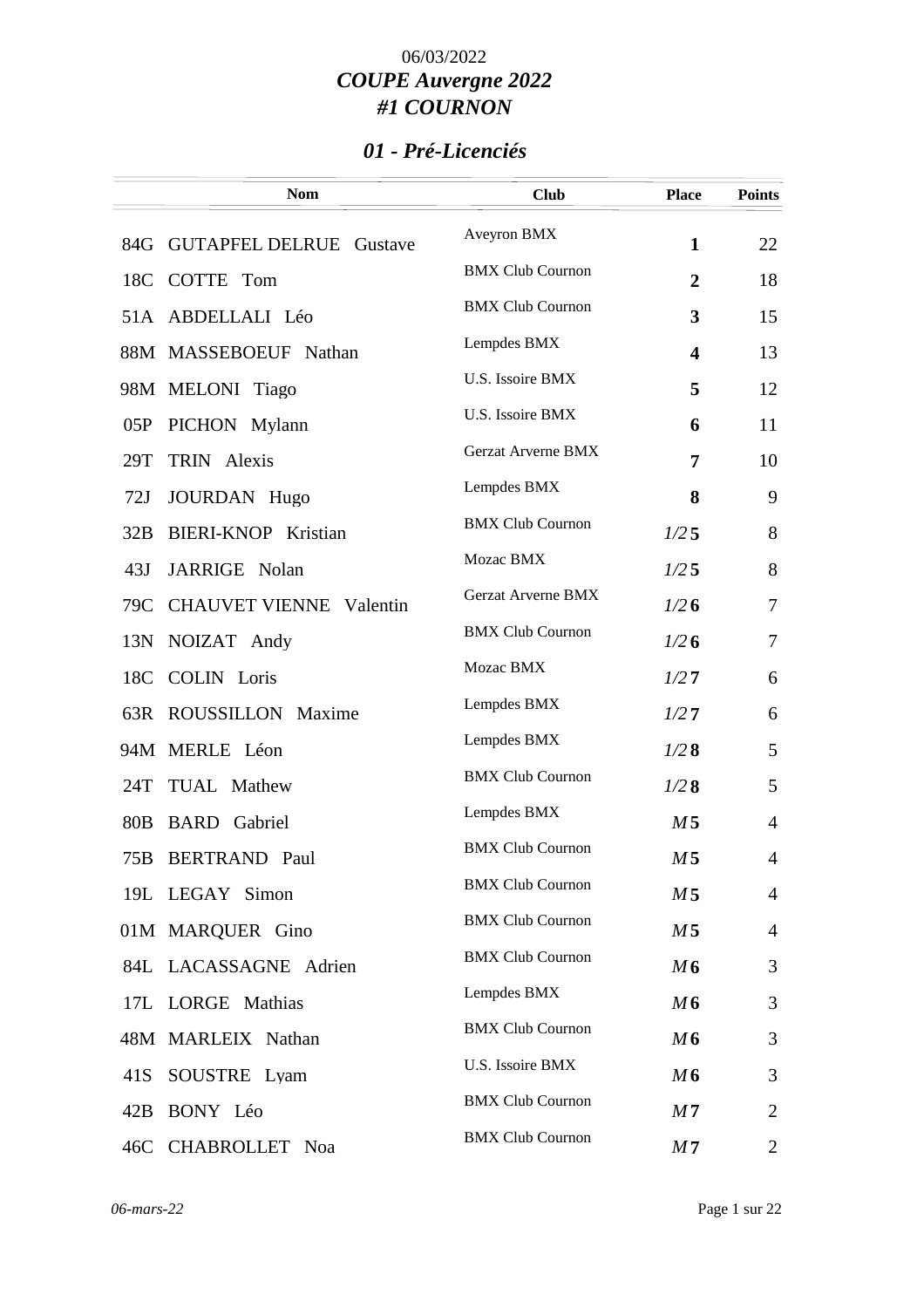## *01 - Pré-Licenciés*

| <b>Nom</b>         | <b>Club</b>             | <b>Place</b>   | <b>Points</b>               |
|--------------------|-------------------------|----------------|-----------------------------|
| 46N NOEL Gaspard   | <b>BMX Club Cournon</b> | M <sub>7</sub> | 2                           |
| 75Z ZWILLER Tom    | <b>BMX Club Cournon</b> | M <sub>7</sub> | $\mathcal{D}_{\mathcal{L}}$ |
| 87F FEMENIA Ilan   | Gerzat Arverne BMX      | M8             |                             |
| 47G GEORGES Louis  | Lempdes BMX             | M8             |                             |
| 55G GRANGIER Jules | Lempdes BMX             | M8             |                             |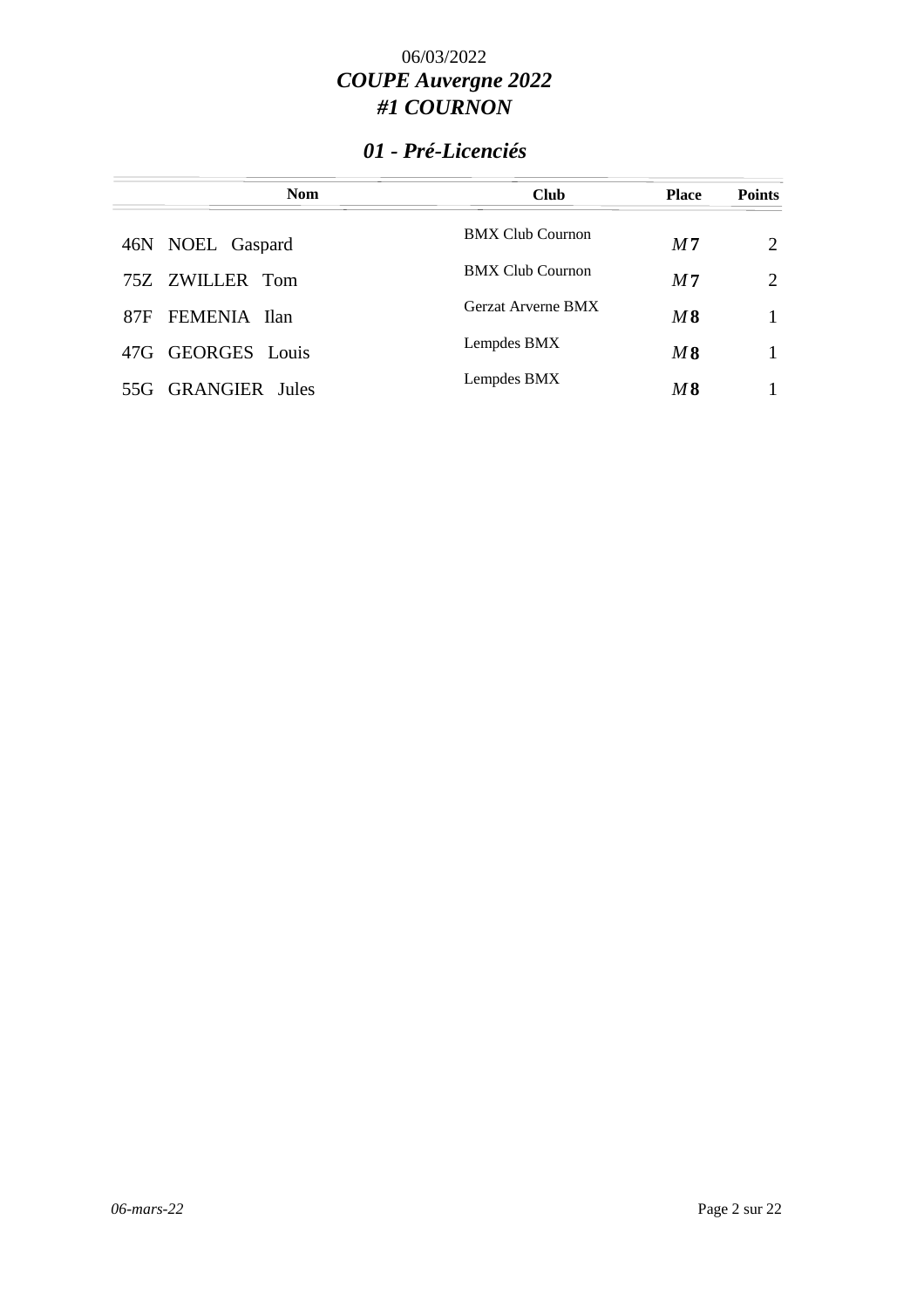## *02 - Pré-Licenciées Poussines Filles*

|                              | <b>Nom</b> | <b>Club</b>               | <b>Place</b>   | <b>Points</b>  |
|------------------------------|------------|---------------------------|----------------|----------------|
| 48B BOURNEIX Mahé            |            | Lempdes BMX               | 1              | 18             |
| 89B BARRAUD Chelsy           |            | Union BMX du Roannais     | $\overline{2}$ | 14             |
| 74C CITERNE Lisa             |            | <b>Gerzat Arverne BMX</b> | 3              | 11             |
| 40D DUCHAMP Jade             |            | <b>BMX Club Cournon</b>   | 4              | 9              |
| 72C COLOMBET Célia           |            | <b>BMX Club Orcines</b>   | 5              | 8              |
| 24C CADIER Lily              |            | Lempdes BMX               | 6              | 7              |
| 93T TRIGUEROS DUCHER Laia    |            | <b>BMX Club Cournon</b>   | 7              | 6              |
| 65G GIRAL Céleste            |            | <b>Gerzat Arverne BMX</b> | 8              | 5              |
| 34H HOSTIER Lily             |            | U.S. Issoire BMX          | M <sub>5</sub> | $\overline{4}$ |
| PEPIN Olivia<br>75P          |            | <b>Gerzat Arverne BMX</b> | M <sub>5</sub> | $\overline{4}$ |
| 70B<br>BENARD Elyne          |            | <b>BMX Club Cournon</b>   | M6             | 3              |
| TRIGUEROS DUCHER Emmy<br>80T |            | <b>BMX Club Cournon</b>   | M6             | 3              |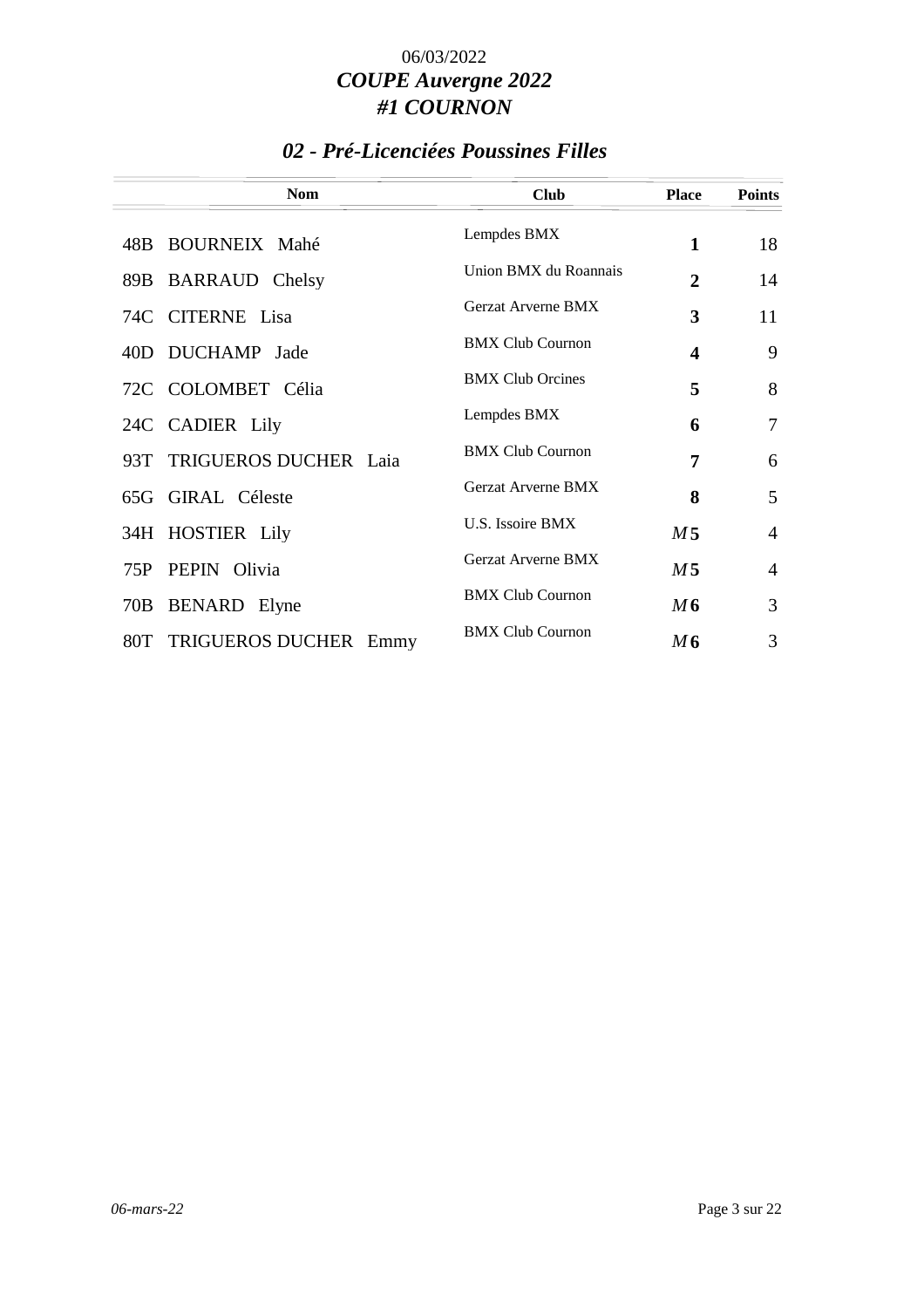### *03 - Poussins*

|     | <b>Nom</b>              | <b>Club</b>               | <b>Place</b>            | <b>Points</b> |
|-----|-------------------------|---------------------------|-------------------------|---------------|
|     | 48L LASCOMBES Marin     | <b>BMX Club Cournon</b>   | $\mathbf{1}$            | 26            |
|     | 13C CAROLINE Mathis     | <b>BMX Club Cournon</b>   | $\overline{2}$          | 22            |
| 11E | <b>ESCARE</b> Gabin     | <b>BMX Club Cournon</b>   | 3                       | 19            |
| 60B | <b>BONY</b> Gabriel     | <b>BMX Club Cournon</b>   | $\overline{\mathbf{4}}$ | 17            |
|     | 27M MICHEL Léo          | Lempdes BMX               | 5                       | 16            |
|     | 37G GAVOTTO Milhan      | <b>BMX Club Cournon</b>   | 6                       | 15            |
| 02D | DULAC Tyron             | Mozac BMX                 | 7                       | 14            |
| 02C | <b>CHEMINET</b> Arthur  | Montlucon BMX             | 8                       | 13            |
| 04B | <b>BARREIRO</b> Clément | Lempdes BMX               | 1/25                    | 12            |
|     | 14B BERGOUGNOUX Lenny   | U.S. Issoire BMX          | 1/25                    | 12            |
|     | 74M MONTEL Simon        | <b>BMX Club Cournon</b>   | 1/26                    | 11            |
|     | 90Q QUAIREL Loenn       | Lempdes BMX               | 1/26                    | 11            |
| 65B | <b>BERTRAND</b> Tibo    | U.S. Issoire BMX          | 1/27                    | 10            |
|     | 34G GIRAUD Théo         | <b>BMX Club Cournon</b>   | 1/27                    | 10            |
| 05B | <b>BARBIER</b> Kyllian  | U.S. Issoire BMX          | 1/28                    | 9             |
|     | 95C CUZIN Lenny         | <b>Gerzat Arverne BMX</b> | 1/28                    | 9             |
|     | 01A ARCHIMBAUD Valentin | Mozac BMX                 | 1/45                    | 8             |
|     | 40B BRANDT Menzo        | <b>Gerzat Arverne BMX</b> | 1/45                    | 8             |
|     | 34D DALSANT Dylan       | U.S. Issoire BMX          | 1/45                    | 8             |
|     | 35N NEPHISE Noah        | Montlucon BMX             | 1/45                    | 8             |
| 21B | <b>BENETRIX Paul</b>    | Lempdes BMX               | 1/46                    | $\tau$        |
|     | 18G GOUIS Timéo         | <b>BMX Club Cournon</b>   | 1/46                    | 7             |
|     | 85L LEMMET LORIS        | <b>BMX Club Cournon</b>   | 1/46                    | 7             |
|     | 68P PETITJEAN Tyméo     | Lempdes BMX               | 1/46                    | 7             |
|     | 75A AIT BRAHAM Jules    | <b>BMX Club Cournon</b>   | 1/47                    | 6             |
| 34F | FOURVEL Macéo           | Lempdes BMX               | 1/47                    | 6             |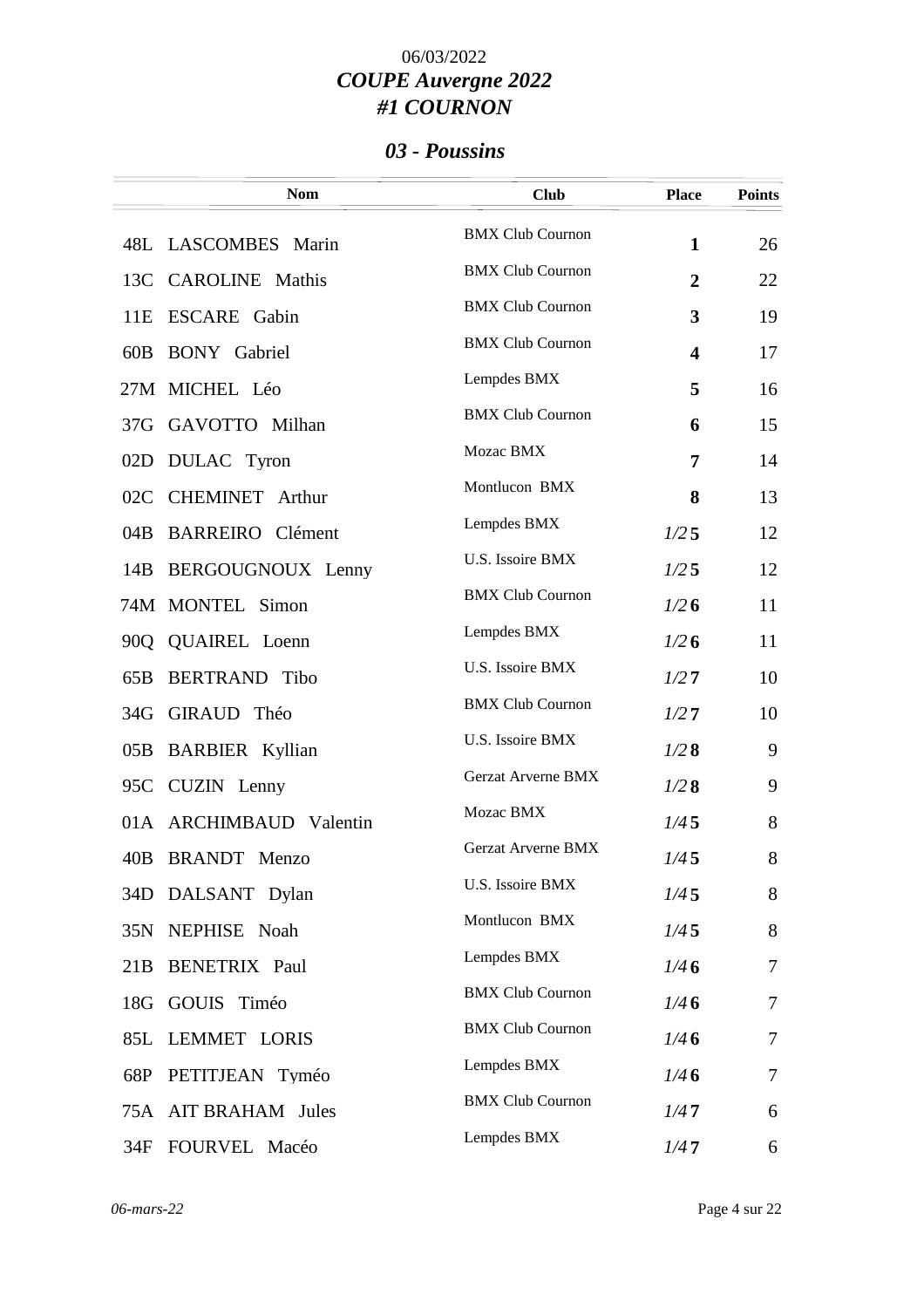### *03 - Poussins*

|            | <b>Nom</b>                  | <b>Club</b>               | <b>Place</b>   | <b>Points</b>  |
|------------|-----------------------------|---------------------------|----------------|----------------|
|            | 20M MOTOT Robin             | <b>U.S. Issoire BMX</b>   | 1/47           | 6              |
| 07P        | PORCHER Karl                | Lempdes BMX               | 1/47           | 6              |
| 12C        | <b>COHENDY Enzo</b>         | Lempdes BMX               | 1/48           | 5              |
| 28D        | DELAGE Léo                  | Gerzat Arverne BMX        | 1/48           | 5              |
|            | 97L LAPATRIE DO COUTO Lucas | <b>BMX Club Cournon</b>   | 1/48           | 5              |
| 93V        | <b>VERDIER</b> Lucas        | U.S. Issoire BMX          | 1/48           | 5              |
| 21C        | <b>CELLIER</b> Armand       | Mozac BMX                 | M <sub>5</sub> | $\overline{4}$ |
| 25C        | <b>CHABANON</b> Samuel      | Mozac BMX                 | M <sub>5</sub> | $\overline{4}$ |
| 51C        | COGNET Gabriel              | Lempdes BMX               | M <sub>5</sub> | $\overline{4}$ |
| 18C        | <b>CORTINOVIS</b> Gabin     | <b>BMX Club Cournon</b>   | M <sub>5</sub> | $\overline{4}$ |
| 15D        | DE AZEVEDO Nino             | <b>BMX Club Cournon</b>   | M <sub>5</sub> | $\overline{4}$ |
| 86D        | DEPLAINE<br>Trévis          | <b>BMX Club Cournon</b>   | M <sub>5</sub> | 4              |
| 71D        | DUBREUIL Timéo              | <b>BMX Club Cournon</b>   | M <sub>5</sub> | $\overline{4}$ |
|            | 61L LECHER Hugo             | Gerzat Arverne BMX        | M <sub>5</sub> | $\overline{4}$ |
|            | 29A ANGLADE Marius          | <b>BMX Club Cournon</b>   | M6             | 3              |
|            | 62K KOURICHE Younes         | Lempdes BMX               | M6             | 3              |
|            | 85M MAJ Victor              | Mozac BMX                 | M6             | 3              |
|            | 17M MYE Antoine             | <b>BMX Club Cournon</b>   | M6             | 3              |
|            | 99R REMOND Mathieu          | Mozac BMX                 | M6             | 3              |
|            | 61R ROCHEFOLLE Nolan        | Lempdes BMX               | M6             | 3              |
| 07T        | TALAMY Baptiste             | Lempdes BMX               | M6             | 3              |
| 41 V       | <b>VERNET</b> Morgan        | U.S. Issoire BMX          | M6             | 3              |
| 60D        | DUCROUX Adam                | <b>Gerzat Arverne BMX</b> | M <sub>7</sub> | 2              |
| <b>80F</b> | FAURE Ethan                 | <b>BMX Club Cournon</b>   | M <sub>7</sub> | 2              |
| 11F        | FERRARI Goran               | <b>BMX</b> Yzeure         | M <sub>7</sub> | 2              |
| 38F        | FONTANIVE Sacha             | Gerzat Arverne BMX        | M <sub>7</sub> | 2              |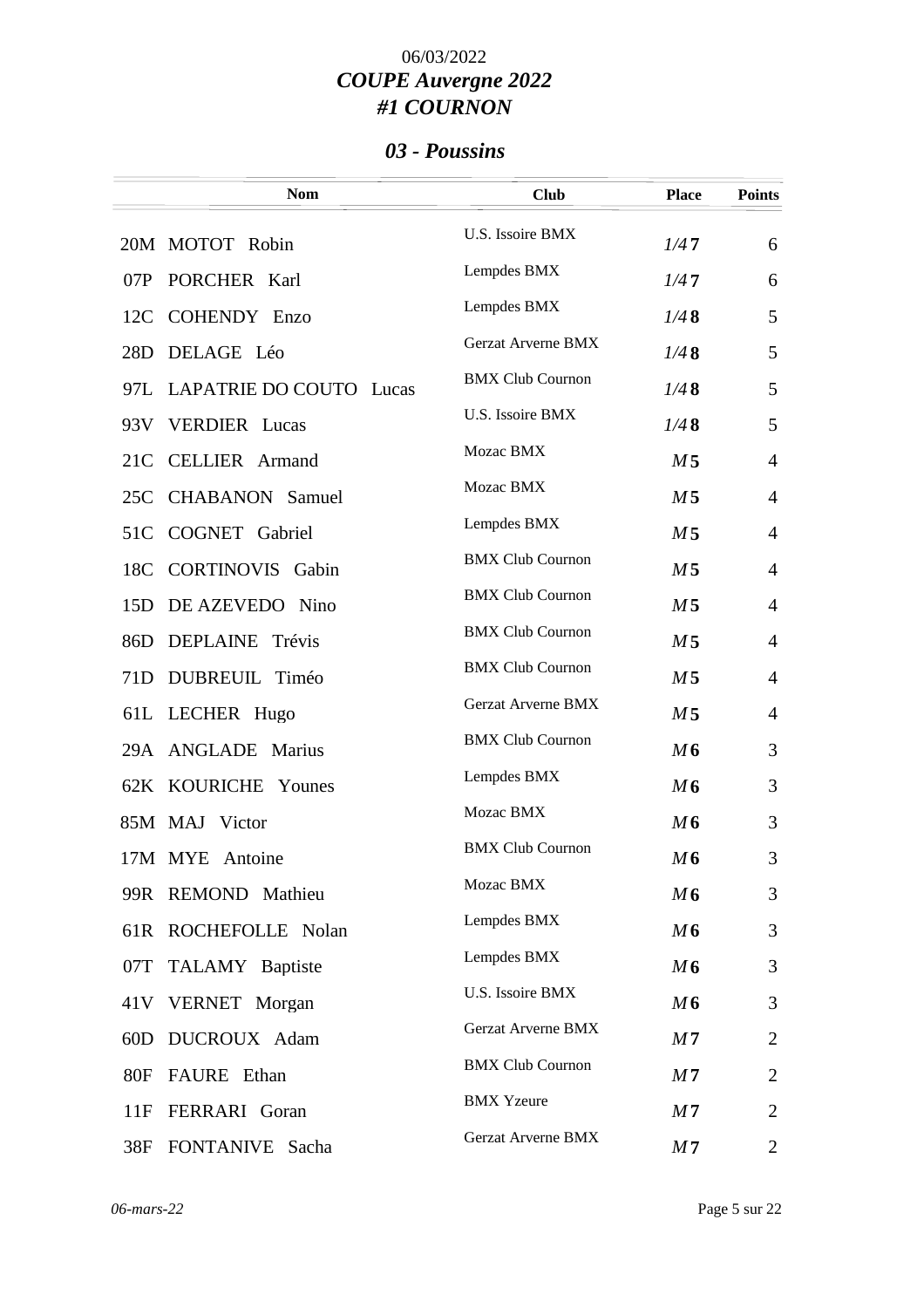### *03 - Poussins*

| <b>Nom</b>                    | <b>Club</b>             | <b>Place</b>   | <b>Points</b>  |
|-------------------------------|-------------------------|----------------|----------------|
| 99H HILAIRE TOURNAIRE Raphaël | <b>BMX Club Cournon</b> | M <sub>7</sub> | $\overline{2}$ |
| <b>JUILLARD</b> Alexis<br>35J | <b>BMX Club Cournon</b> | M7             | $\overline{2}$ |
| 170 OTUK Ilhan                | <b>BMX Club Cournon</b> | M <sub>7</sub> | $\overline{2}$ |
| 84R REIGUE Jules              | <b>BMX Club Cournon</b> | M <sub>7</sub> | $\overline{2}$ |
| 34B BULAND Robin              | Lempdes BMX             | M8             | 1              |
| 32D DINAND Soan               | <b>BMX Club Cournon</b> | M8             | 1              |
| FAUCONNET Timéo<br>63F        | <b>BMX Club Cournon</b> | M8             | 1              |
| 89K KOEBERLE Roméo            | Mozac BMX               | M8             | 1              |
| 15N NICOLAS Théo              | <b>BMX Club Cournon</b> | M8             | 1              |
| 48P PAGES Diégo               | <b>BMX Club Cournon</b> | M8             | 1              |
| VIGERY Elouan<br>51 V         | U.S. Issoire BMX        | $M\,8$         | 1              |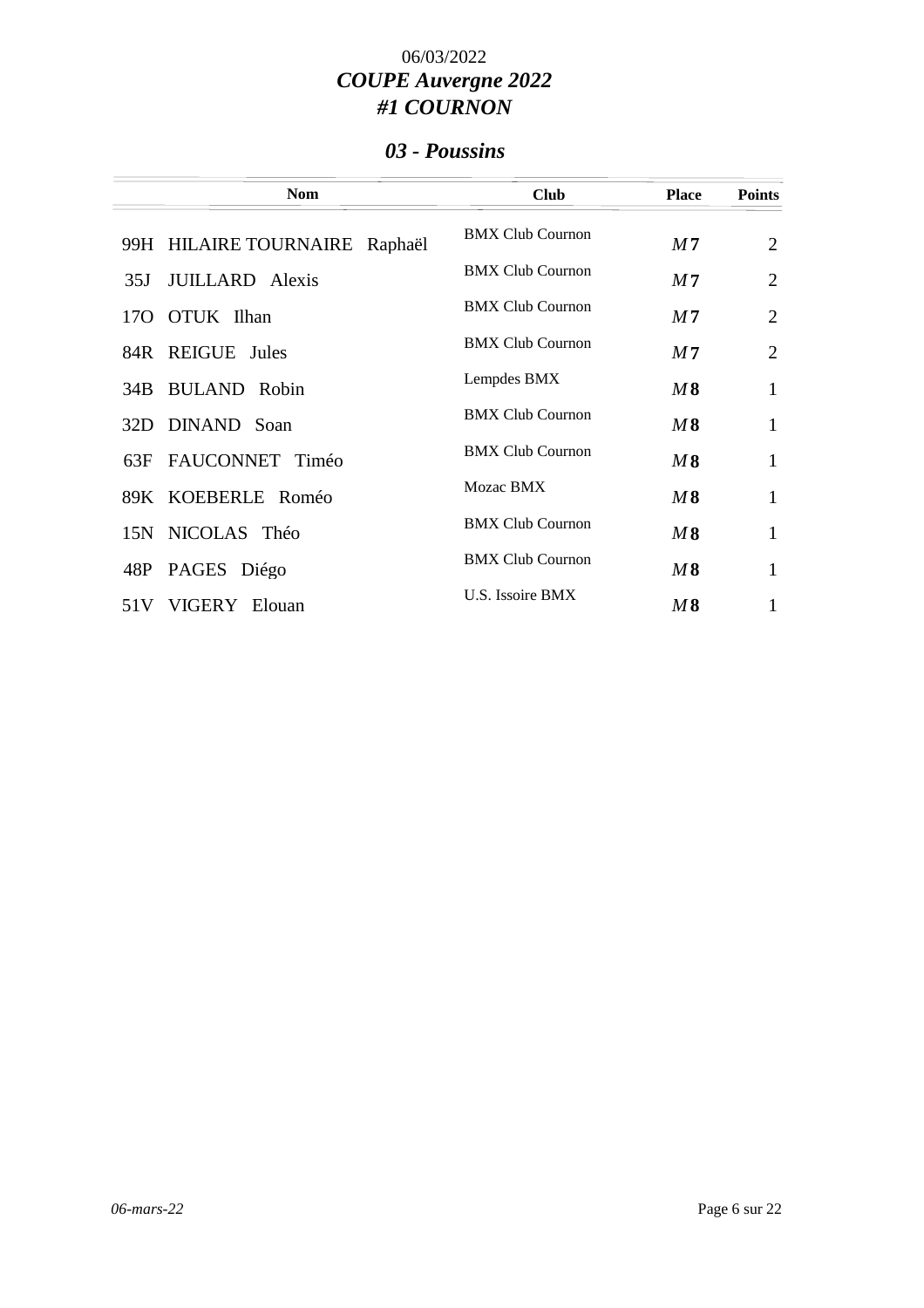# *04 - Pupilles*

| <b>Nom</b>                                | <b>Club</b>                | <b>Place</b>            | <b>Points</b> |
|-------------------------------------------|----------------------------|-------------------------|---------------|
| 30R RAIROLLE Chad                         | Gerzat Arverne BMX         | $\mathbf{1}$            | 30            |
| TOURAND Timéo<br>16T                      | <b>St Etienne BMX</b>      | $\overline{2}$          | 26            |
| 69C CHIARILLI Colin                       | <b>BMX Club Cournon</b>    | 3                       | 23            |
| DUMAS Raphael<br>61D                      | <b>BMX Club Cournon</b>    | $\overline{\mathbf{4}}$ | 21            |
| 07H HOBENICHE Maxime                      | U.S. Issoire BMX           | 5                       | 20            |
| 85E ESCARE Jean                           | <b>BMX Club Cournon</b>    | 6                       | 19            |
| <b>GUTAPFEL DELRUE Lancelot</b><br>46G    | Aveyron BMX                | 7                       | 18            |
| 13B<br><b>BLANC</b> Gabin                 | <b>BMX Club Cournon</b>    | 8                       | 17            |
| 75C CITERNE Evan                          | <b>Gerzat Arverne BMX</b>  | 1/25                    | 16            |
| 82V VIDAL Enzo                            | Lempdes BMX                | 1/25                    | 16            |
| 56B<br><b>BLANC</b> Ilyan                 | <b>BMX Club Cournon</b>    | 1/26                    | 15            |
| 63C CASSAGNE Martin                       | Mozac BMX                  | 1/26                    | 15            |
| 52A AGAOUA Mae                            | Lempdes BMX                | 1/27                    | 14            |
| <b>BABUT</b> Maxance<br>45B               | <b>ASGU Bertranges BMX</b> | 1/27                    | 14            |
| 50A ABDELLALI Lucas                       | <b>BMX Club Cournon</b>    | 1/28                    | 13            |
| <b>SEMONS</b> Quentin<br>65S              | <b>BMX Club Cournon</b>    | 1/28                    | 13            |
| <b>BOUCHERET</b> Ethan<br>54 <sub>B</sub> | <b>BMX Club Orcines</b>    | 1/45                    | 12            |
| 70P<br>PETER Ghislain                     | Gerzat Arverne BMX         | 1/45                    | 12            |
| 52P<br>PONCHARAL Hugo                     | <b>BMX Club Cournon</b>    | 1/45                    | 12            |
| VIDAL Louka<br>86V                        | Lempdes BMX                | 1/45                    | 12            |
| DEBRION Enzo<br>12D                       | <b>BMX Club Cournon</b>    | 1/46                    | 11            |
| FRANCOLON Hector<br>52F                   | Lempdes BMX                | 1/46                    | 11            |
| 30V VIALLON Cameron                       | <b>BMX Club Cournon</b>    | 1/46                    | 11            |
| 92V VIBET Morgan                          | U.S. Issoire BMX           | 1/46                    | 11            |
| 12D DE ALMEIDA Joan                       | <b>BMX Club Cournon</b>    | 1/47                    | 10            |
| 33D DOUISSARD Ilan                        | <b>BMX Club Cournon</b>    | 1/47                    | 10            |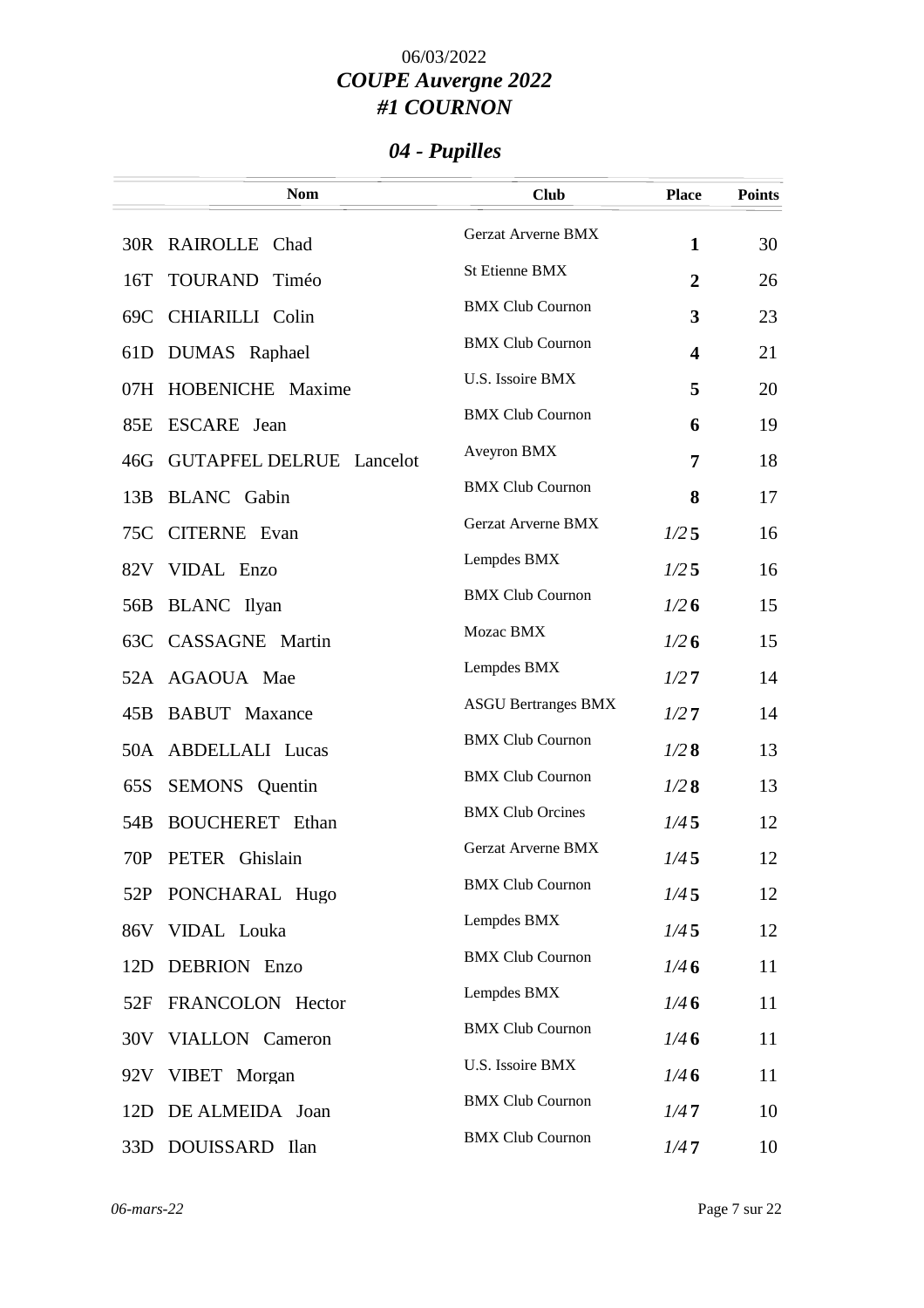# *04 - Pupilles*

|                 | <b>Nom</b>                    | <b>Club</b>             | <b>Place</b>   | <b>Points</b>  |
|-----------------|-------------------------------|-------------------------|----------------|----------------|
|                 | 99D DOUZAL Joan               | <b>BMX Club Cournon</b> | 1/47           | 10             |
| 89P             | PAGES Mattéo                  | <b>BMX Club Cournon</b> | 1/47           | 10             |
| 44B             | <b>BROU</b> Romain            | <b>BMX Club Cournon</b> | 1/48           | 9              |
|                 | 01L LACASSAGNE Simon          | <b>BMX Club Cournon</b> | 1/48           | 9              |
|                 | 82L LADEVIE Melvinn           | <b>BMX Club Cournon</b> | 1/48           | 9              |
|                 | 03V VIALLARD Camille          | <b>BMX Club Orcines</b> | 1/48           | 9              |
| 61 <sub>B</sub> | BEY Ydriss                    | <b>BMX Club Cournon</b> | 1/85           | 8              |
| 23B             | BIGNET Théo                   | Montlucon BMX           | 1/85           | 8              |
| 59F             | FAURE Jean                    | <b>BMX Club Orcines</b> | 1/85           | 8              |
| 06F             | FELIP JORDANA Eliott          | <b>BMX</b> Yzeure       | 1/85           | 8              |
| 01J             | JOUVET Nathan                 | <b>BMX Club Cournon</b> | 1/85           | 8              |
|                 | 43L LACOGNE Lois              | Lempdes BMX             | 1/85           | 8              |
| 30R             | RIBIERE Mathéo                | Mozac BMX               | 1/85           | 8              |
|                 | 32R ROGER COURBIERE<br>Victor | <b>BMX Club Orcines</b> | 1/85           | 8              |
| 53C             | <b>CERRILLO</b> Louis         | Lempdes BMX             | 1/86           | $\tau$         |
| 85C             | <b>CHAMBARAUD Lucas</b>       | <b>BMX Club Cournon</b> | 1/86           | $\tau$         |
|                 | 33C CHAMBON Gabin             | Lempdes BMX             | 1/86           | $\overline{7}$ |
|                 | 86R RABAUD Nathan             | <b>BMX Club Cournon</b> | 1/86           | 7              |
|                 | 87R RENARD Gaspard            | <b>BMX Club Cournon</b> | 1/86           | 7              |
|                 | 27R ROYET Travis              | <b>BMX Club Cournon</b> | 1/86           | $\tau$         |
| 90S             | <b>SAINTE MARTINE Ezio</b>    | Lempdes BMX             | 1/86           | $\overline{7}$ |
| 96T             | TAILHARDAT Colin              | Lempdes BMX             | 1/86           | $\tau$         |
|                 | 70A ACHALME Antoine           | Lempdes BMX             | M <sub>5</sub> | $\overline{4}$ |
| 01B             | <b>BARBIER</b> Théo           | U.S. Issoire BMX        | M <sub>5</sub> | $\overline{4}$ |
| 63B             | <b>BARTHES</b> Enzo           | <b>BMX Club Cournon</b> | M <sub>5</sub> | $\overline{4}$ |
| 24B             | <b>BONCORI</b> Joris          | U.S. Issoire BMX        | M <sub>5</sub> | $\overline{4}$ |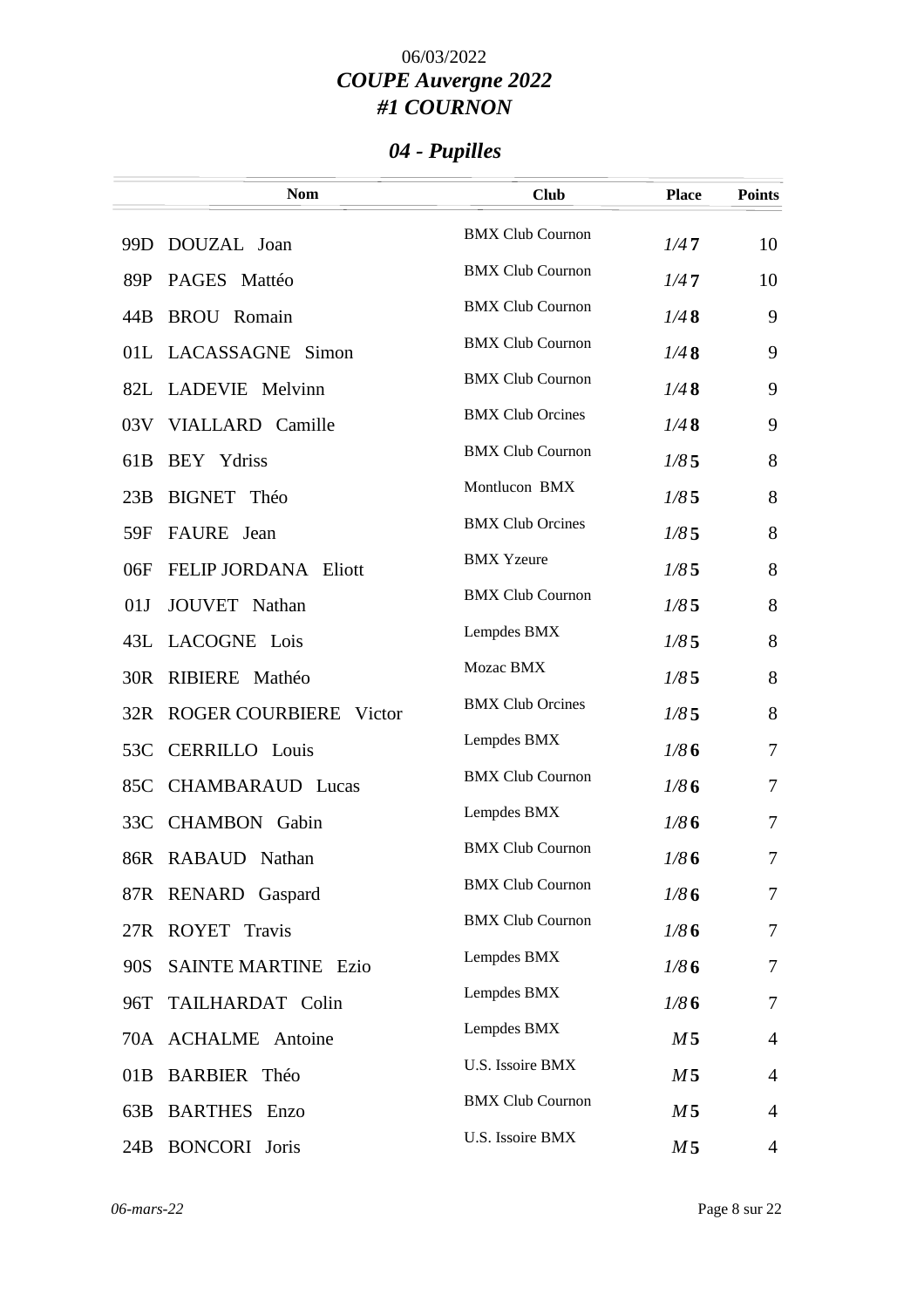# *04 - Pupilles*

|     | <b>Nom</b>                    | <b>Club</b>               | <b>Place</b>   | <b>Points</b>  |
|-----|-------------------------------|---------------------------|----------------|----------------|
| 01F | <b>FERREIRA</b> Robin         | <b>BMX Club Cournon</b>   | M <sub>5</sub> | $\overline{4}$ |
| 28F | FONTANIVE Noé                 | <b>Gerzat Arverne BMX</b> | M <sub>5</sub> | $\overline{4}$ |
| 00F | FOURNIER Noah                 | <b>BMX Club Orcines</b>   | M <sub>5</sub> | $\overline{4}$ |
|     | 88H HAMIDI PAYSAN Nolan       | Lempdes BMX               | M <sub>5</sub> | $\overline{4}$ |
|     | 58L LAURENT Morgan            | Mozac BMX                 | M <sub>5</sub> | $\overline{4}$ |
|     | 68M MONNET Lubin              | <b>BMX Club Orcines</b>   | M <sub>5</sub> | $\overline{4}$ |
| 75P | PERROT Louka                  | Montlucon BMX             | M <sub>5</sub> | $\overline{4}$ |
| 90T | TOURAND Mylan                 | St Etienne BMX            | M <sub>5</sub> | $\overline{4}$ |
| 26B | <b>BORIE</b> Gaspard          | Mozac BMX                 | M6             | 3              |
|     | 45C CHABROLLET Kylian         | <b>BMX Club Cournon</b>   | M6             | 3              |
| 17F | FERMONT JAMIN Paul            | Lempdes BMX               | M6             | 3              |
|     | 40H HEUZARD Soan              | Gerzat Arverne BMX        | M6             | 3              |
| 10I | <b>IDRISSI</b> Mahti          | <b>BMX Club Cournon</b>   | M6             | 3              |
|     | 17L LEGAY Mathéo              | <b>BMX Club Cournon</b>   | M6             | 3              |
|     | 78M MARQUET Nolan             | <b>BMX Club Cournon</b>   | M6             | 3              |
|     | 10M MELONI Enzo               | U.S. Issoire BMX          | M6             | 3              |
|     | 89N NERAT Lilian              | Montlucon BMX             | M6             | 3              |
| 76O | <b>ORLIAC</b> Camille         | Gerzat Arverne BMX        | M6             | 3              |
|     | 28R ROGUE Baptiste            | <b>BMX</b> Yzeure         | M6             | 3              |
| 30T | TABART Raphael                | Mozac BMX                 | M6             | 3              |
|     | 28C CHEVALIER TRUCHARD Mathis | <b>BMX Club Cournon</b>   | M <sub>7</sub> | $\overline{2}$ |
|     | 26M MADRANGE Damien           | <b>BMX Club Cournon</b>   | M <sub>7</sub> | $\overline{2}$ |
|     | 57M MALLET Maximilien         | Lempdes BMX               | M <sub>7</sub> | $\overline{2}$ |
| 01T | THEUIL Leano                  | <b>Gerzat Arverne BMX</b> | M <sub>7</sub> | $\overline{2}$ |
| 39T | THIEFFIN Tom                  | U.S. Issoire BMX          | M <sub>7</sub> | $\overline{2}$ |
|     | 37Y YAHIA Adam                | <b>BMX Club Cournon</b>   | M <sub>7</sub> | 2              |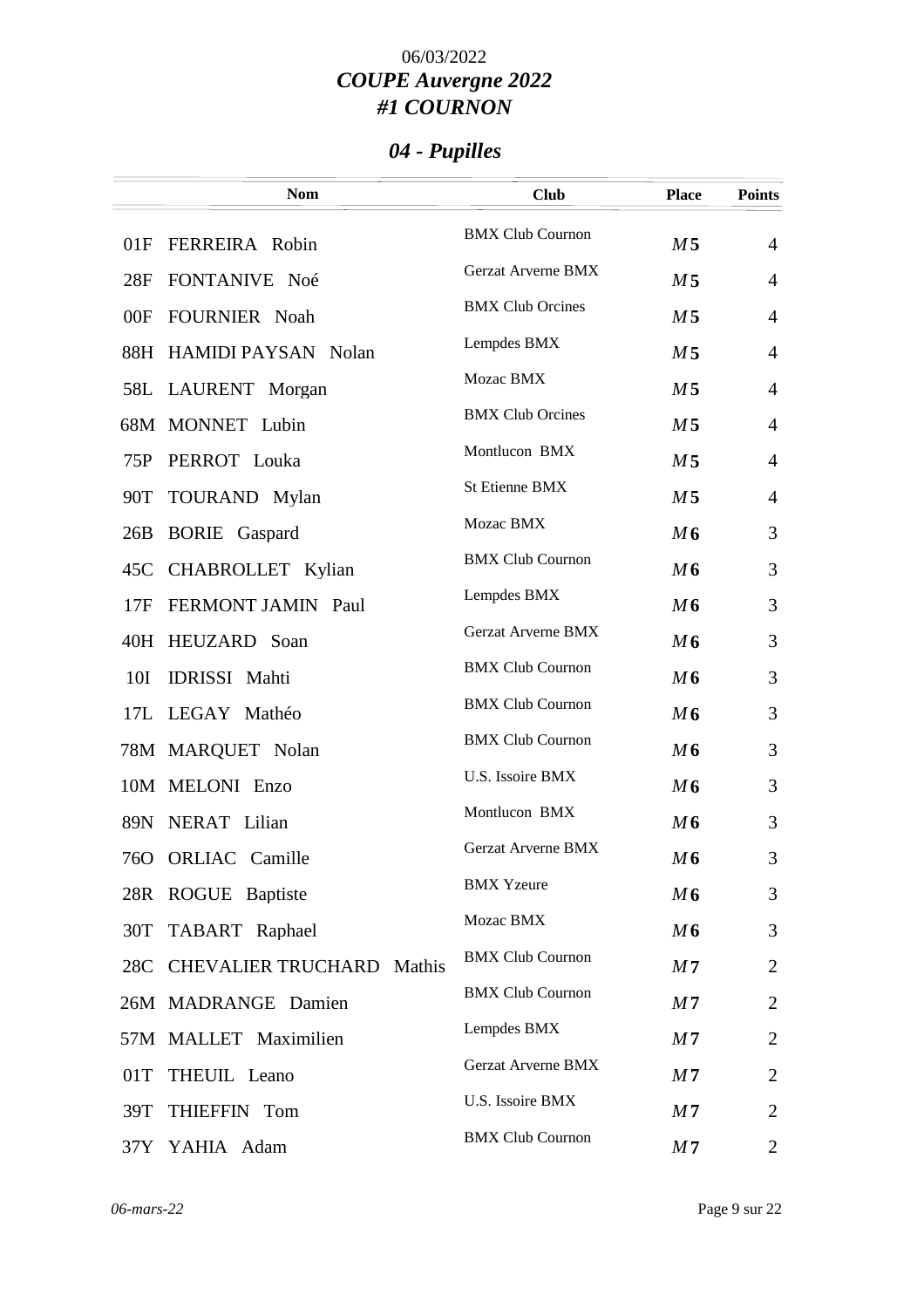## *05 - Pupilles Benjamines Filles*

| <b>Nom</b>                       | <b>Club</b>               | <b>Place</b>   | <b>Points</b>  |
|----------------------------------|---------------------------|----------------|----------------|
| 73M MICHEL Estelle               | <b>BMX</b> Speed Racing   | M1             | 13             |
| 41E ESTEBAN Alice                | <b>Gerzat Arverne BMX</b> | M <sub>2</sub> | 9              |
| 80R RICHARD Romane               | Lempdes BMX               | M3             | 6              |
| VEZZETTI Mylena<br>24V           | U.S. Issoire BMX          | M4             | $\overline{4}$ |
| <b>BOUCHERET</b> Eléanore<br>79B | <b>BMX Club Orcines</b>   | M 5            | 3              |
| FOUGEROUX Zoé<br>13F             | <b>BMX Club Cournon</b>   | M6             | 2              |
| ABDELLALI Lola<br>82.A           | <b>BMX Club Cournon</b>   | M7             | 1              |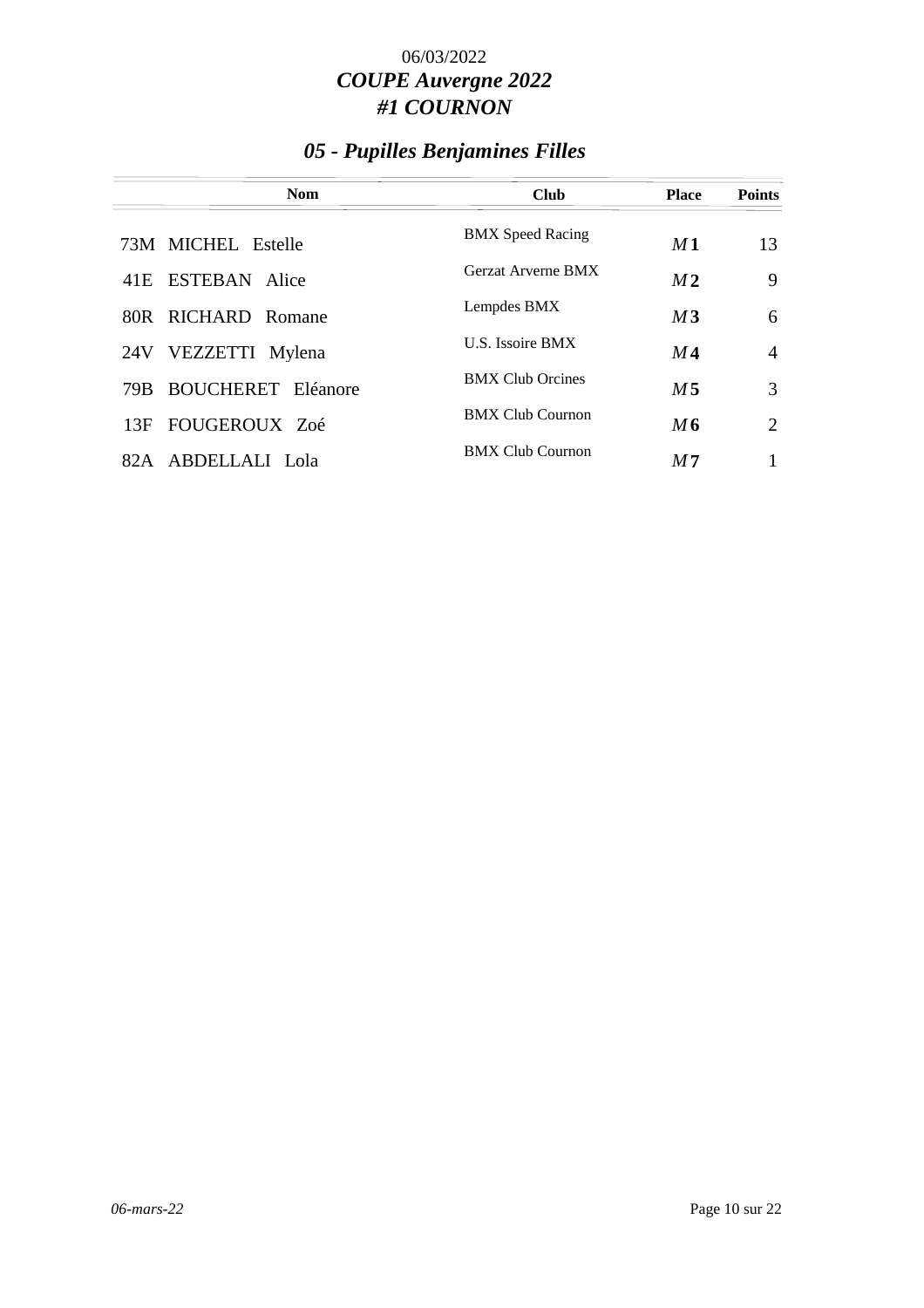# *06 - Benjamins*

|     | <b>Nom</b>                             | <b>Club</b>             | <b>Place</b>   | <b>Points</b> |
|-----|----------------------------------------|-------------------------|----------------|---------------|
|     | 06D DUBESSET Fabio                     | <b>BMX Club Cournon</b> | $\mathbf{1}$   | 26            |
|     | 17G GENTES Mattéo                      | U.S. Issoire BMX        | $\overline{2}$ | 22            |
| 30P | PICOD Gabin                            | Gerzat Arverne BMX      | 3              | 19            |
|     | 51M MAGE Adrien                        | Mozac BMX               | 4              | 17            |
|     | 23A ANTUNES Soan                       | Lempdes BMX             | 5              | 16            |
| 98V | <b>VERDIER TOURRET</b><br><b>Driss</b> | U.S. Issoire BMX        | 6              | 15            |
| 33B | <b>BARBOSA</b> Charly                  | Lempdes BMX             | 7              | 14            |
| 05P | PERRILLON Mattéo                       | Montelimar BMX Racing   | 8              | 13            |
| 85F | FERNANDEZ Tom                          | <b>St Etienne BMX</b>   | 1/25           | 12            |
|     | 33M MANDONNET Loé                      | <b>BMX Club Cournon</b> | 1/25           | 12            |
| 22P | PELLETIER Maxime                       | Montlucon BMX           | 1/26           | 11            |
| 90P | PIDANCE Nolan                          | Montlucon BMX           | 1/26           | 11            |
| 74F | FAYE Loukas                            | Lempdes BMX             | 1/27           | 10            |
| 46G | <b>GUTAPFEL DELRUE Louis</b>           | Aveyron BMX             | 1/27           | 10            |
| 08C | COLOMBET Timéo                         | <b>BMX Club Orcines</b> | 1/28           | 9             |
| 77E | ESTEBAN Axel                           | Gerzat Arverne BMX      | 1/28           | 9             |
| 71N | NIGGLI Valentin                        | Gerzat Arverne BMX      | 1/45           | 8             |
| 03Q | <b>QUAIREL Maxence</b>                 | Lempdes BMX             | 1/45           | 8             |
| 89S | SAUZET Lucas                           | Lempdes BMX             | 1/45           | 8             |
| 43T | TRANCHET Paul                          | U.S. Issoire BMX        | 1/45           | 8             |
|     | 37A AUBERGER Yohan                     | Lempdes BMX             | 1/46           | $\tau$        |
| 26D | <b>DECHAUD</b> Marius                  | <b>BMX Club Cournon</b> | 1/46           | 7             |
| 63D | <b>DUCHER</b> Loïs                     | U.S. Issoire BMX        | 1/46           | 7             |
|     | 17V VACHELARD Gabin                    | Montlucon BMX           | 1/46           | 7             |
| 37I | IPAS CORNUAULT Arsène                  | <b>BMX Club Cournon</b> | 1/47           | 6             |
|     | 77L LEBRUN Ugo                         | Lempdes BMX             | 1/47           | 6             |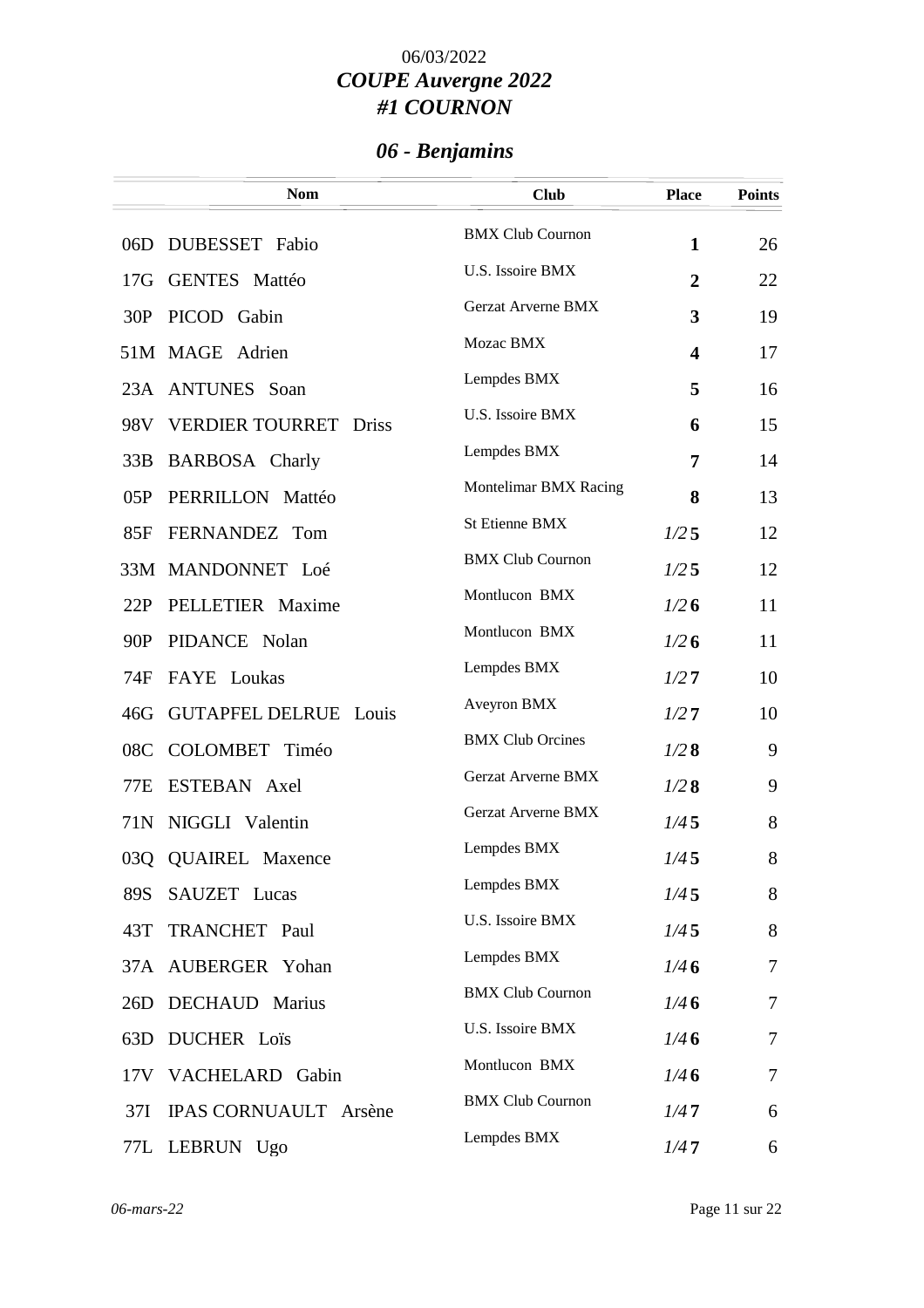# *06 - Benjamins*

|                 | <b>Nom</b>                 | <b>Club</b>                | <b>Place</b>   | <b>Points</b>  |
|-----------------|----------------------------|----------------------------|----------------|----------------|
| 66P             | PETITGAS Thomas            | Lempdes BMX                | 1/47           | 6              |
| 69S             | SALDANHA Neal              | <b>BMX Club Cournon</b>    | 1/47           | 6              |
| 92B             | <b>BROU</b> Aurélien       | <b>BMX Club Cournon</b>    | 1/48           | 5              |
| 07F             | FIGUEIREDO Clément         | Mozac BMX                  | 1/48           | 5              |
| 76F             | <b>FORNARA</b> Elias       | Mozac BMX                  | 1/48           | 5              |
|                 | 65M MIHALIC Timothé        | <b>BMX</b> Speed Racing    | 1/48           | 5              |
| 06B             | <b>BONNAFOUX Loïc</b>      | <b>BMX Club Cournon</b>    | M <sub>5</sub> | $\overline{4}$ |
| 38B             | <b>BOUCHAT</b> Matisse     | Mozac BMX                  | M <sub>5</sub> | $\overline{4}$ |
| 50 <sub>E</sub> | <b>ESTRADE</b> Dorian      | <b>BMX Club Cournon</b>    | M <sub>5</sub> | $\overline{4}$ |
| 48F             | FAVART Waylon              | U.S. Issoire BMX           | M <sub>5</sub> | $\overline{4}$ |
| 06N             | NIANDOT Baptiste           | <b>BMX Yzeure</b>          | M <sub>5</sub> | $\overline{4}$ |
| 75P             | PERROT Eliott              | <b>ASGU Bertranges BMX</b> | M <sub>5</sub> | $\overline{4}$ |
|                 | 03P POINTU Jules           | U.S. Issoire BMX           | M <sub>5</sub> | $\overline{4}$ |
|                 | 49W WYSOCKI Mathieu        | <b>BMX Yzeure</b>          | M <sub>5</sub> | $\overline{4}$ |
|                 | 65C CHALEIL Benoit         | U.S. Issoire BMX           | M6             | 3              |
| 78D             | DUCROUX Mael               | <b>Gerzat Arverne BMX</b>  | M6             | 3              |
|                 | 85G GENTY Mael             | Lempdes BMX                | M6             | 3              |
| 01J             | JEUGE Charly               | Lempdes BMX                | M6             | 3              |
|                 | 80L LEMMET Noam            | <b>BMX Club Cournon</b>    | M6             | 3              |
|                 | 25M MAITRE Baptiste        | Lempdes BMX                | M6             | 3              |
|                 | 50M MOTA Jules             | Lempdes BMX                | M6             | 3              |
|                 | 28P PORTAIL Noan           | <b>BMX Club Cournon</b>    | M6             | 3              |
|                 | 58C CAPEL Enzo             | Lempdes BMX                | M <sub>7</sub> | $\overline{2}$ |
|                 | 56G GUYART Méziane         | Mozac BMX                  | M <sub>7</sub> | 2              |
|                 | 27L LABAMAR PHIBEDIAS Théo | <b>Gerzat Arverne BMX</b>  | M7             | 2              |
|                 | 44L LE PROVOST Antonin     | Gerzat Arverne BMX         | M <sub>7</sub> | 2              |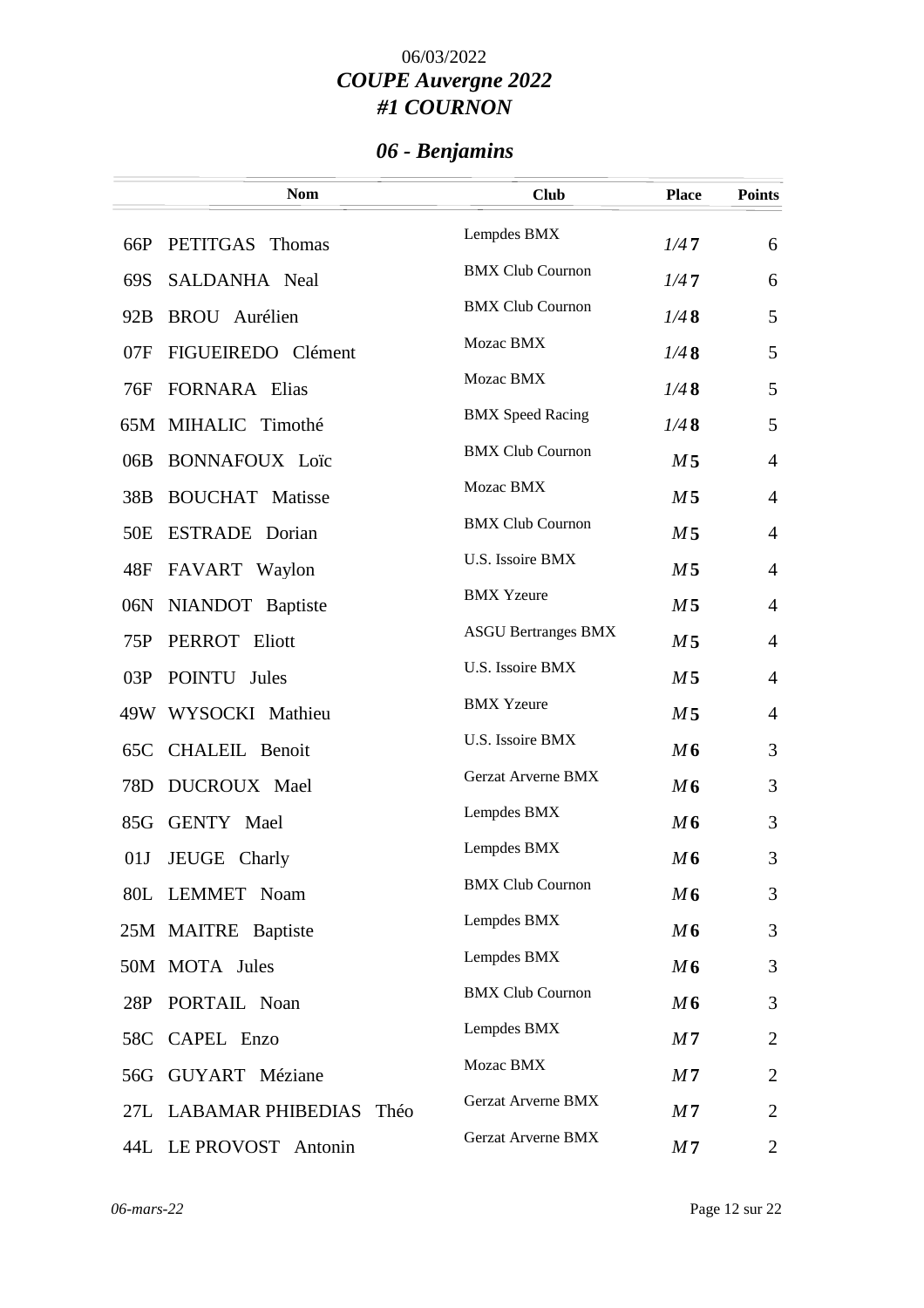# *06 - Benjamins*

| <b>Nom</b>         | <b>Club</b>             | <b>Place</b>   | <b>Points</b>               |
|--------------------|-------------------------|----------------|-----------------------------|
| 88M MATHIEU Nolan  | Montlucon BMX           | M <sub>7</sub> | $\mathcal{D}_{\mathcal{L}}$ |
| 01M MATHINIER Mahé | <b>BMX Club Cournon</b> | M <sub>7</sub> | $\mathcal{D}_{\mathcal{L}}$ |
| 98P POUILLE Louka  | <b>BMX Club Cournon</b> | M <sub>7</sub> | 2                           |
| TIHY Gabin<br>42T  | <b>BMX Club Cournon</b> | M <sub>7</sub> | $\mathcal{D}_{\mathcal{L}}$ |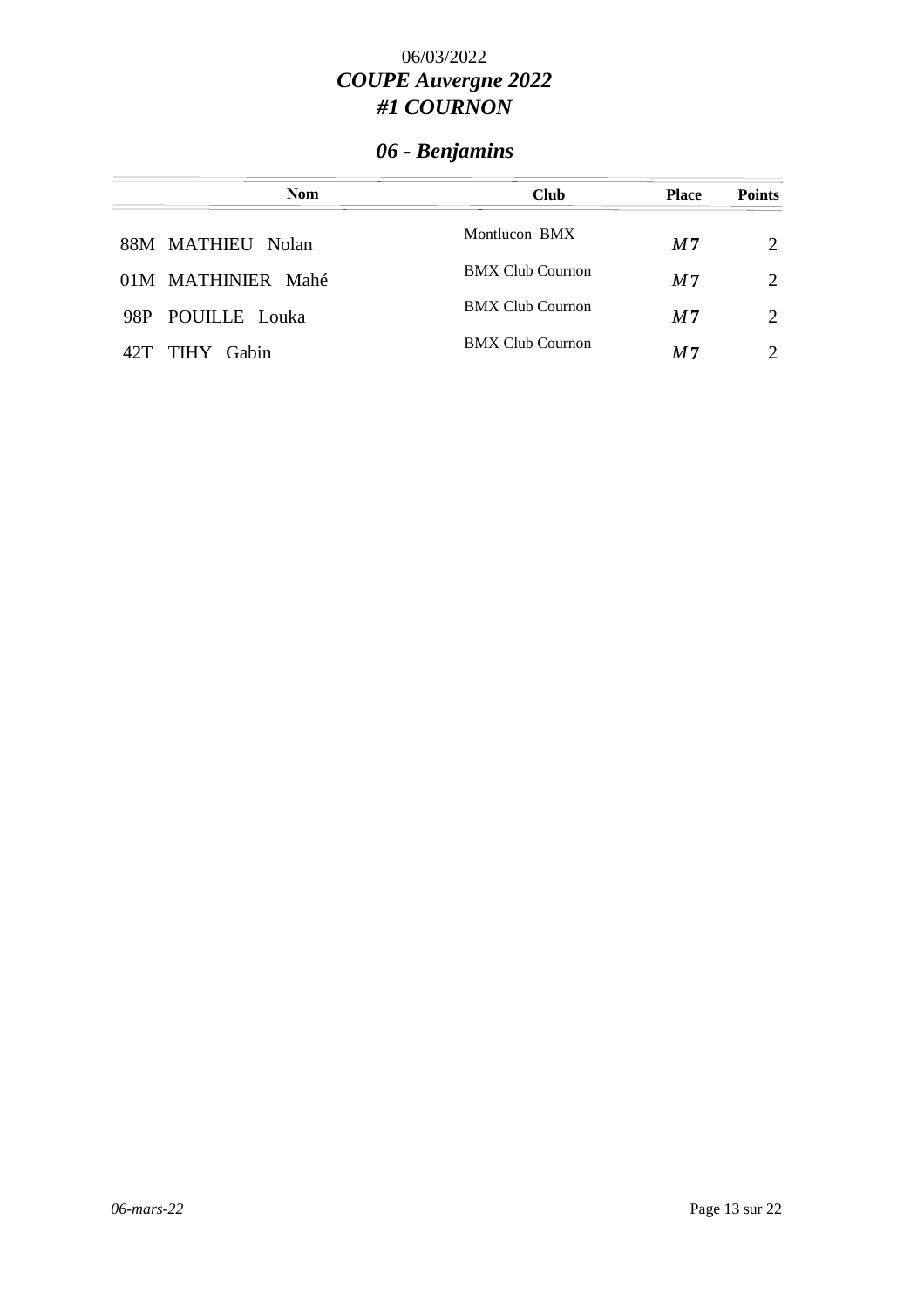### *07 - Minimes*

|                 | <b>Nom</b>                        | <b>Club</b>               | <b>Place</b>            | <b>Points</b>  |
|-----------------|-----------------------------------|---------------------------|-------------------------|----------------|
|                 | 68R ROBERT Lucas                  | <b>BMX Club Cournon</b>   | $\mathbf{1}$            | 26             |
| 83D             | DURAND Axel                       | <b>BMX Club Cournon</b>   | $\overline{2}$          | 22             |
| 83B             | <b>BOURLETIAS Kameron</b>         | Lempdes BMX               | 3                       | 19             |
| 95 <sub>B</sub> | <b>BLANQUET</b> Paul              | Lempdes BMX               | $\overline{\mathbf{4}}$ | 17             |
| 68E             | <b>ESTEBAN</b> Corentin           | <b>Gerzat Arverne BMX</b> | 5                       | 16             |
| 33D             | DELERS Tom                        | <b>BMX Club Cournon</b>   | 6                       | 15             |
| 89P             | PACHECO Lenzo                     | Montlucon BMX             | 7                       | 14             |
|                 | 35A AGIER Rémi                    | Mozac BMX                 | 8                       | 13             |
|                 | 05H HENRIOT Yanis                 | U.S. Issoire BMX          | 1/25                    | 12             |
|                 | 42L LAC Dorian                    | Lempdes BMX               | 1/25                    | 12             |
| 75C             | <b>COLL BOISVINEAU</b><br>Titien  | <b>BMX</b> Vallee du Gier | 1/26                    | 11             |
| 27D             | DEBONNE Timéo                     | Lempdes BMX               | 1/26                    | 11             |
| 22B             | <b>BARRAUD</b> Ethan              | Union BMX du Roannais     | 1/27                    | 10             |
| 18G             | <b>GARRIDO CORDEIRO</b><br>Jilian | <b>BMX Club Cournon</b>   | 1/27                    | 10             |
| 53C             | <b>CHANIER</b> Zacharie           | Mozac BMX                 | 1/28                    | 9              |
| 81N             | NORE Oscar                        | <b>BMX Club Cournon</b>   | 1/28                    | 9              |
| 70B             | <b>BLEUZE</b> Florian             | Lempdes BMX               | 1/45                    | 8              |
| 25B             | <b>BOUKHACHBA</b> Amine           | <b>BMX Club Cournon</b>   | 1/45                    | 8              |
|                 | 76M MARC Louis                    | Lempdes BMX               | 1/45                    | 8              |
| 10P             | PETITGAS Mathieu                  | Lempdes BMX               | 1/45                    | 8              |
| 13B             | <b>BRUGIERE</b> Tao               | <b>Gerzat Arverne BMX</b> | 1/46                    | $\overline{7}$ |
| 70 <sub>D</sub> | <b>DESHORS</b> Nolan              | U.S. Issoire BMX          | 1/46                    | 7              |
| 25F             | FERREIRA Guillaume                | <b>BMX Club Cournon</b>   | 1/46                    | $\tau$         |
|                 | 27M MARQUET Lucas                 | U.S. Issoire BMX          | 1/46                    | $\tau$         |
|                 | 48A ARCHIMBAUD Mathias            | Mozac BMX                 | 1/47                    | 6              |
|                 | 20G GOURGOULHON Mathéo            | <b>BMX Club Cournon</b>   | 1/47                    | 6              |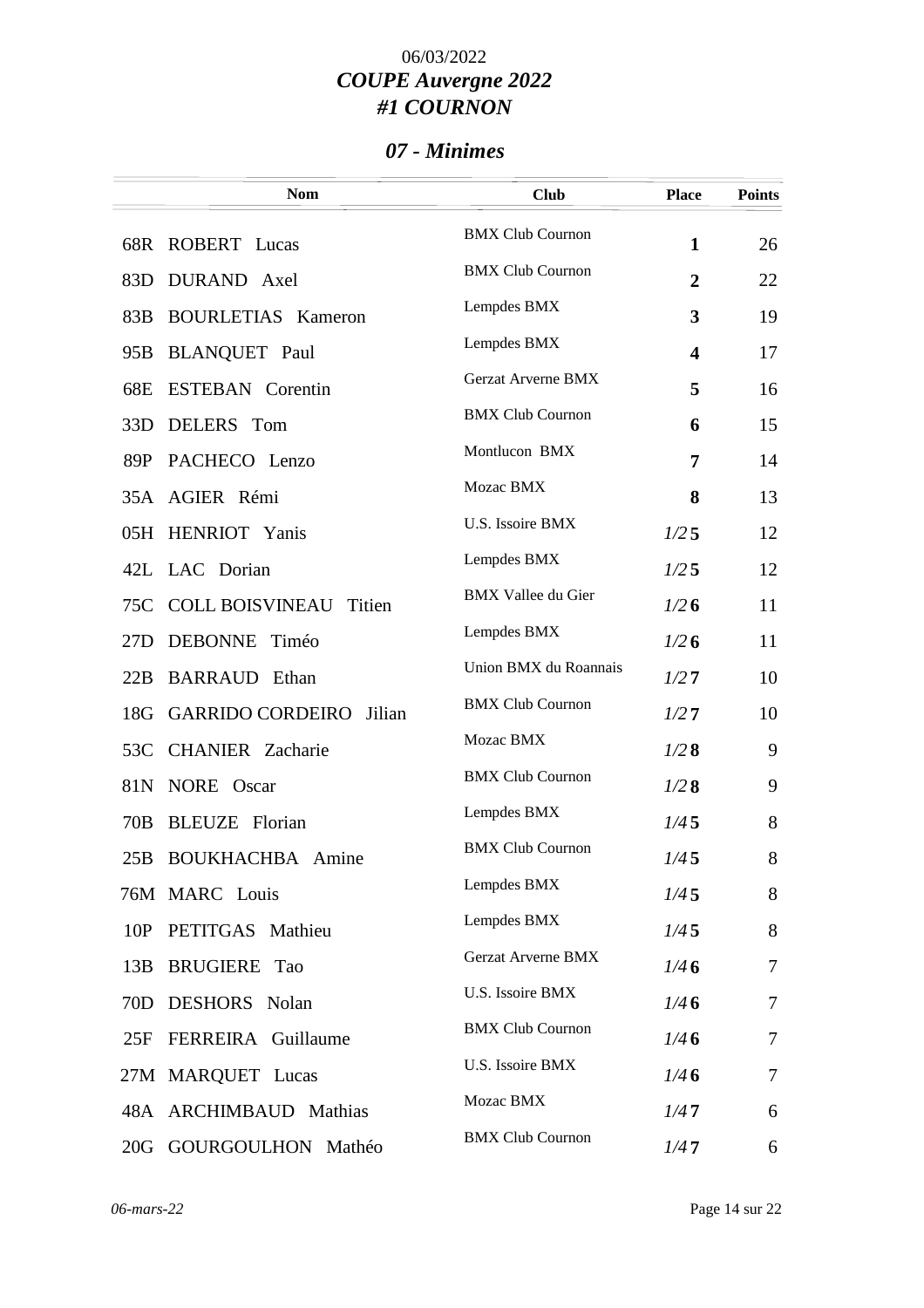### *07 - Minimes*

|     | <b>Nom</b>               | <b>Club</b>               | <b>Place</b>   | <b>Points</b>  |
|-----|--------------------------|---------------------------|----------------|----------------|
|     | 92M MAUDRIN Clément      | Beynost BMX La Cotière    | 1/47           | 6              |
| 27R | ROGER Félix              | Montlucon BMX             | 1/47           | 6              |
| 74C | <b>CHARBONNIER</b> Jules | <b>BMX</b> Yzeure         | 1/48           | 5              |
| 45D | DELHOSTAL Nicolas        | <b>BMX Club Cournon</b>   | 1/48           | 5              |
| 79P | PETER Nathan             | Gerzat Arverne BMX        | 1/48           | 5              |
|     | 13R ROAN Louis           | <b>BMX Club Orcines</b>   | 1/48           | 5              |
|     | 88A ALLANCHE Lukas       | Gerzat Arverne BMX        | M <sub>5</sub> | $\overline{4}$ |
| 80B | <b>BELLON</b> Matthieu   | <b>BMX Club Cournon</b>   | M <sub>5</sub> | $\overline{4}$ |
| 14B | <b>BERNARD</b> Max       | <b>BMX Club Orcines</b>   | M <sub>5</sub> | $\overline{4}$ |
| 71B | <b>BOUCARD</b> Tom       | <b>BMX Club Orcines</b>   | M <sub>5</sub> | $\overline{4}$ |
| 80C | <b>CONVERS</b> Gauthier  | Montlucon BMX             | M <sub>5</sub> | $\overline{4}$ |
|     | 59M MALTERRE Amaury      | Lempdes BMX               | M <sub>5</sub> | $\overline{4}$ |
|     | 75M MICHEL Lucas         | <b>BMX</b> Speed Racing   | M <sub>5</sub> | $\overline{4}$ |
| 27P | PINHEIRO Mael            | Lempdes BMX               | M <sub>5</sub> | $\overline{4}$ |
| 40D | DERMAIN Nathan           | Lempdes BMX               | M6             | 3              |
|     | 84G GATIGNOL Kyllian     | Lempdes BMX               | M6             | 3              |
| 07G | <b>GAURAN</b> Antoine    | <b>BMX Club Cournon</b>   | M6             | 3              |
|     | 07G GERBON Evan          | Mozac BMX                 | M6             | 3              |
|     | 39G GROISNE Arthur       | <b>Gerzat Arverne BMX</b> | M <sub>6</sub> | 3              |
|     | 10L LANTRADE Sacha       | <b>BMX Club Orcines</b>   | M6             | 3              |
|     | 07M MAISONNEUVE Léo      | <b>BMX</b> Yzeure         | M6             | 3              |
|     | 66M MOTOT Quentin        | U.S. Issoire BMX          | M6             | 3              |
|     | 12V VINCENT Timéo        | U.S. Issoire BMX          | M7             | 2              |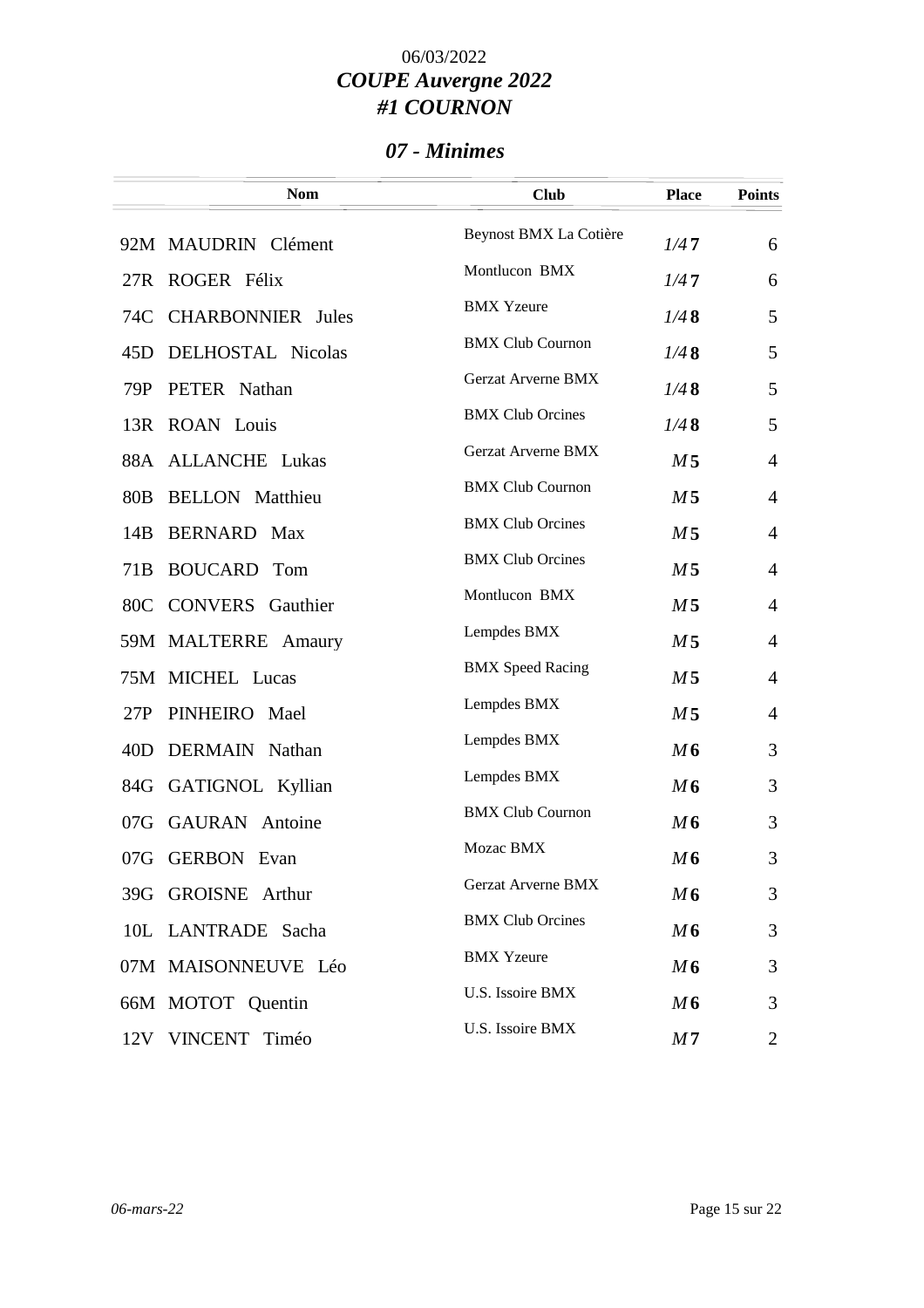## *08 - Minimes Cadettes Filles*

| <b>Nom</b>              | <b>Club</b>               | <b>Place</b>   | <b>Points</b> |
|-------------------------|---------------------------|----------------|---------------|
| 77B BRUN Maëlys         | <b>BMX Club Cournon</b>   | M1             | 12            |
| 95A AUFAUVRE Lucile     | <b>BMX Club Orcines</b>   | M <sub>2</sub> | 8             |
| 79D DE MARTRIN Lisa     | <b>BMX Club Orcines</b>   | M <sub>3</sub> | 5             |
| 87C CHARTIER Ipomée     | U.S. Issoire BMX          | M 4            | 3             |
| 20M MANSUY Adèle        | <b>Gerzat Arverne BMX</b> | M 5            | 2             |
| PENARROIAS Clara<br>53P | <b>BMX</b> Yzeure         | M6             |               |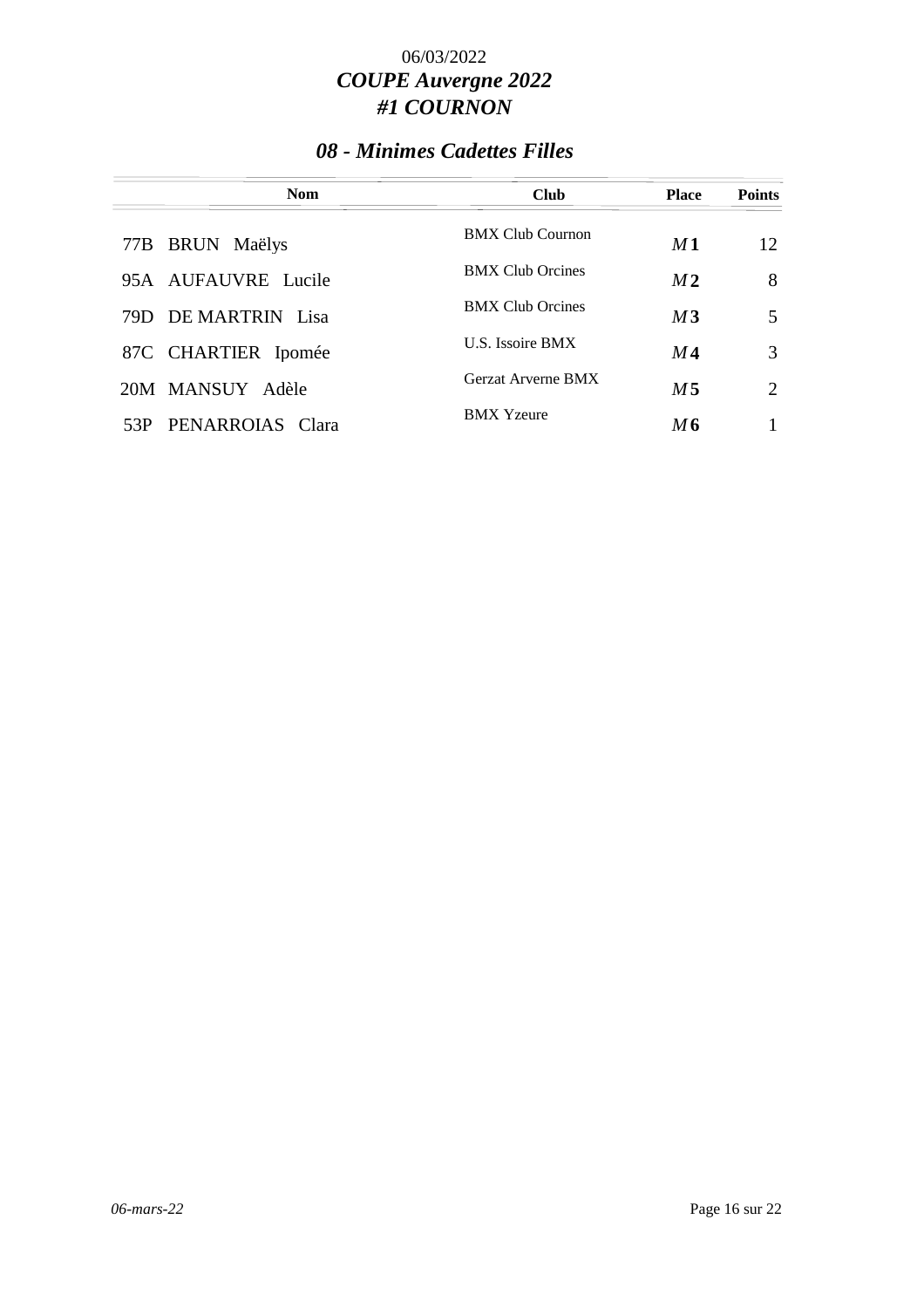### *09 - Cadets*

|                 | <b>Nom</b>                 | <b>Club</b>                | <b>Place</b>            | <b>Points</b>  |
|-----------------|----------------------------|----------------------------|-------------------------|----------------|
| 18 <sub>B</sub> | <b>BRUN</b> Robin          | <b>BMX Club Cournon</b>    | $\mathbf{1}$            | 22             |
| 55P             | PIROLLES Enzo              | <b>BMX Club Cournon</b>    | $\overline{2}$          | 18             |
|                 | 68R RIOU Yanis             | Lempdes BMX                | 3                       | 15             |
| 88H             | <b>HEBRARD</b> Baptiste    | Mozac BMX                  | $\overline{\mathbf{4}}$ | 13             |
| 30P             | PLANTIN Mathis             | U.S. Issoire BMX           | 5                       | 12             |
|                 | 34A ANDRIEU Lenny          | <b>BMX Club Cournon</b>    | 6                       | 11             |
| 75T             | TESTUD Aurélien            | <b>BMX Club Cournon</b>    | 7                       | 10             |
| 74B             | <b>BARQUI DUCH Mathias</b> | <b>BMX Club Cournon</b>    | 8                       | 9              |
| 48D             | DRIFFORT Ethan             | <b>BMX Vallee du Gier</b>  | 1/25                    | 8              |
|                 | 98V VRIN Maxime            | <b>ASGU Bertranges BMX</b> | 1/25                    | 8              |
|                 | 47C CHABRIER Joshua        | <b>BMX Club Orcines</b>    | 1/26                    | $\tau$         |
| 48H             | HOOG Valentin              | <b>ASGU Bertranges BMX</b> | 1/26                    | $\tau$         |
|                 | 66C CELLIER Trystan        | Mozac BMX                  | 1/27                    | 6              |
| 20D             | DE FREITAS Kylian          | <b>BMX Club Cournon</b>    | 1/27                    | 6              |
|                 | 59A AGIER Thomas           | Mozac BMX                  | 1/28                    | 5              |
| 92P             | PRUD HOMME Mathis          | <b>St Etienne BMX</b>      | 1/28                    | 5              |
| 59 <sub>B</sub> | BLOND Johan                | Lempdes BMX                | M <sub>5</sub>          | $\overline{4}$ |
|                 | 90D DRESSY Yann            | Lempdes BMX                | M <sub>5</sub>          | 4              |
|                 | 68P PIGNOT Louis           | Lempdes BMX                | M <sub>5</sub>          | $\overline{4}$ |
|                 | 37R ROUILLE Jaouen         | Lempdes BMX                | M <sub>5</sub>          | 4              |
|                 | 56G GUILLON Tom            | Lempdes BMX                | M6                      | 3              |
| 64R             | ROUX Laélian               | St Etienne BMX             | M6                      | 3              |
| 22S             | <b>SETRIN</b> Ethan        | <b>BMX Club Orcines</b>    | M6                      | 3              |
| 39T             | THOMAS Morgan              | <b>BMX Club Orcines</b>    | M6                      | 3              |
|                 | 05C CARBONNE Nils          | Lempdes BMX                | M <sub>7</sub>          | $\overline{2}$ |
|                 | 88D DREVET Maël            | Lempdes BMX                | M <sub>7</sub>          | $\overline{2}$ |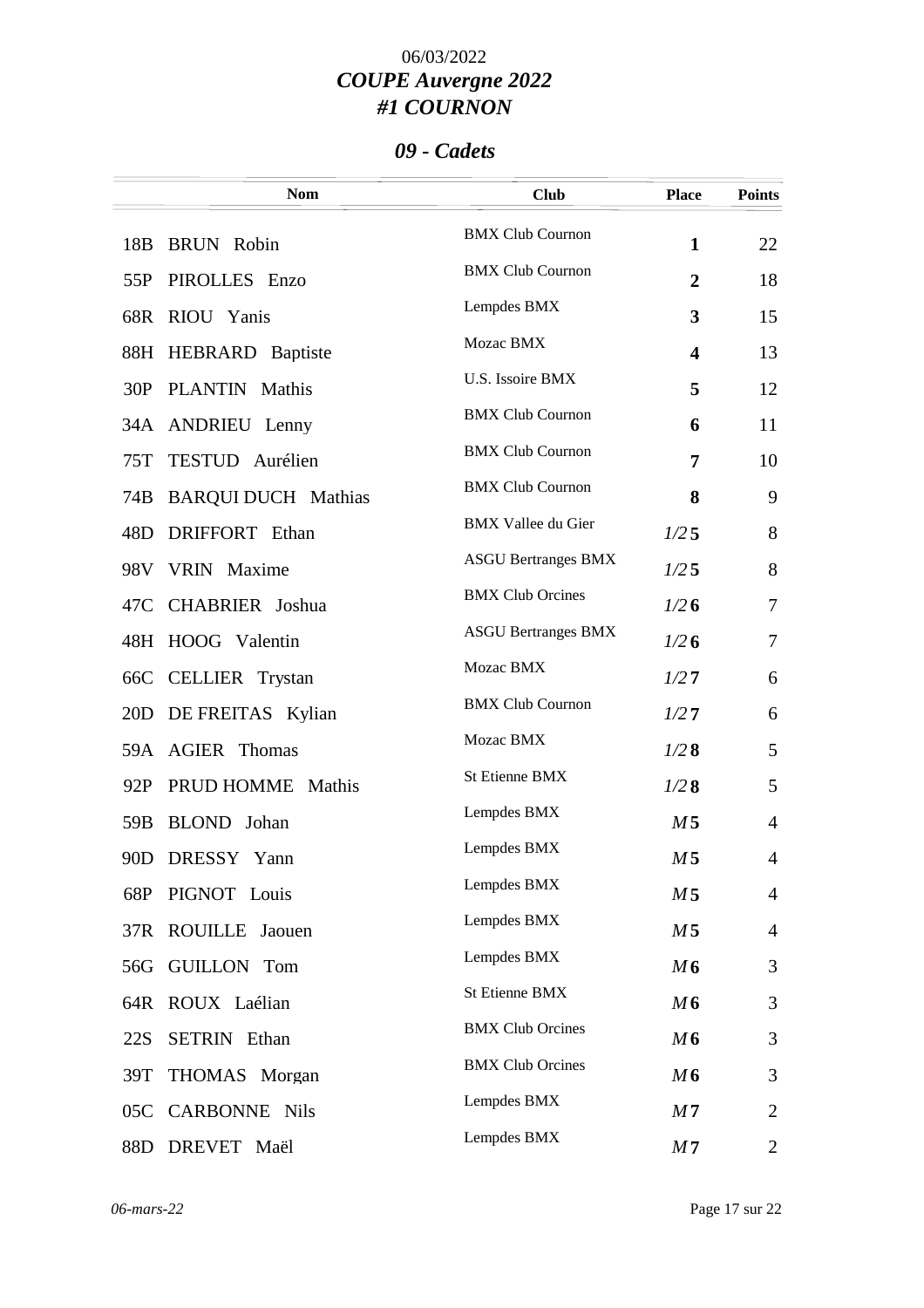### *09 - Cadets*

| <b>Nom</b>             | <b>Club</b>             | <b>Place</b>   | <b>Points</b> |
|------------------------|-------------------------|----------------|---------------|
| 08J JOANDEL Tom        | <b>BMX Club Cournon</b> | M <sub>7</sub> |               |
| 69R RIOS Emeric        | <b>BMX Club Cournon</b> | M <sub>7</sub> | $\mathcal{D}$ |
| 31B BOSTDECHER Antoine | Lempdes BMX             | M8             |               |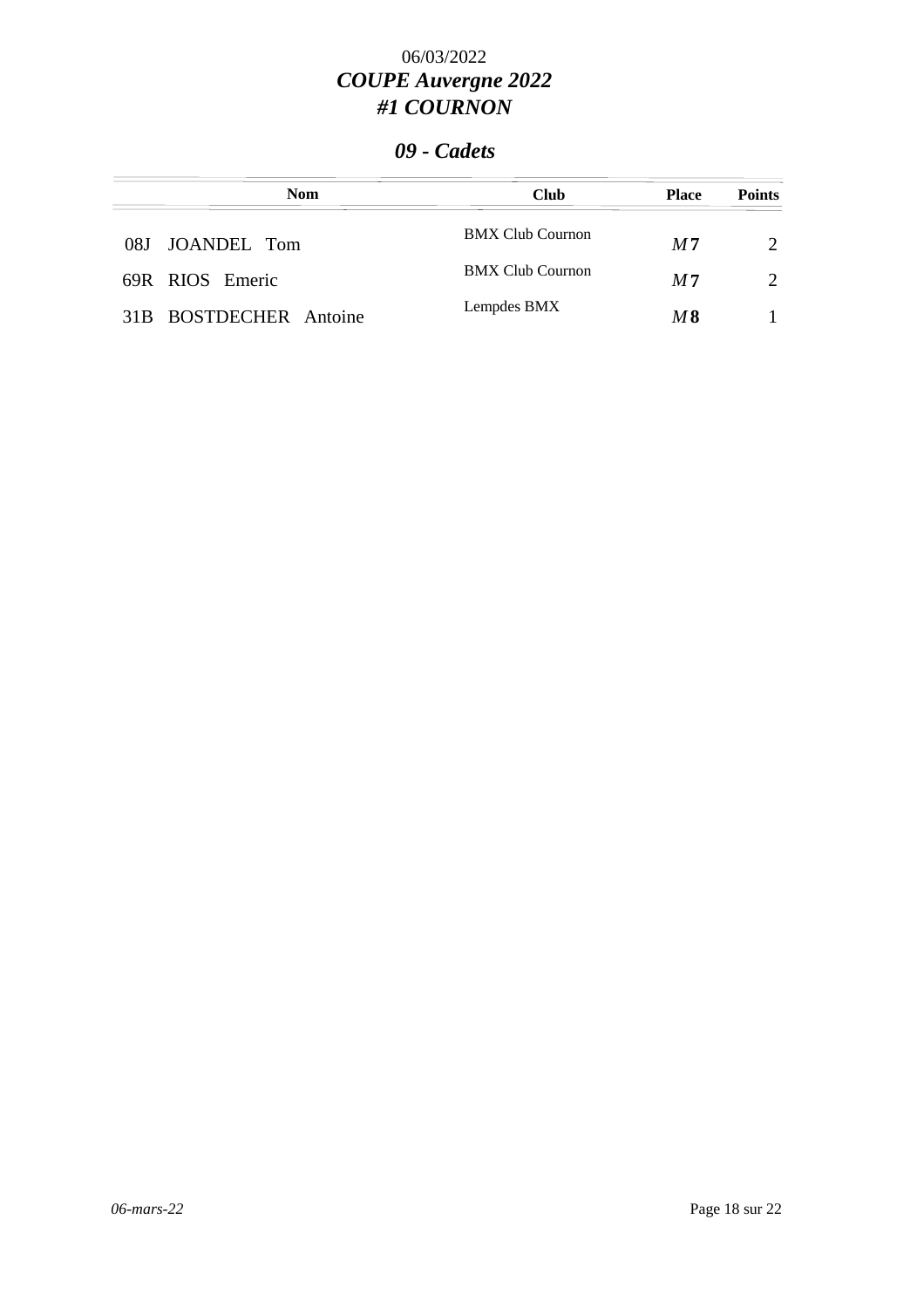# *10 - 17 ans et plus Garçons Filles*

|     | <b>Nom</b>                | <b>Club</b>                  | <b>Place</b>            | <b>Points</b>  |
|-----|---------------------------|------------------------------|-------------------------|----------------|
| 831 | <b>VINIT DUNAND Emile</b> | <b>BMX Club Cournon</b>      | $\mathbf{1}$            | 22             |
| 537 | RIVOIRE Tanguy            | <b>BMX Club Cournon</b>      | $\overline{2}$          | 18             |
| 525 | FAYE Matéo                | <b>BMX Club Cournon</b>      | $\mathbf{3}$            | 15             |
| 849 | <b>BEAUCAMP</b> Simon     | <b>BMX Club Orcines</b>      | $\overline{\mathbf{4}}$ | 13             |
|     | 51M MARCHAND Quentin      | Lempdes BMX                  | 5                       | 12             |
|     | 16L LICHTENAUER Jules     | U.S. Issoire BMX             | 6                       | 11             |
| 28F | FERNANDES Mathis          | <b>St Etienne BMX</b>        | 7                       | 10             |
|     | 30L LEMAIRE Clément       | <b>BMX Club Cournon</b>      | 8                       | 9              |
| 534 | <b>BOUCHET</b> Victor     | Lempdes BMX                  | 1/25                    | 8              |
|     | 19L LEBRANCHU Elowan      | Lempdes BMX                  | 1/25                    | 8              |
|     | 34C CADIER Sébastien      | Lempdes BMX                  | 1/26                    | $\tau$         |
| 39S | <b>SABATIER Billy</b>     | Lempdes BMX                  | 1/26                    | $\tau$         |
| 59L | LEGER Julian              | <b>ASGU Bertranges BMX</b>   | 1/27                    | 6              |
| 47P | PERUGI LANDRE Adrien      | Mozac BMX                    | 1/27                    | 6              |
| 545 | <b>BEAUCAMP</b> Thomas    | <b>BMX Club Orcines</b>      | 1/28                    | 5              |
| 99T | THOMAS Alban              | <b>BMX Club Orcines</b>      | 1/28                    | 5              |
| 30B | <b>BERNARD</b> Patrick    | <b>BMX Club Orcines</b>      | M <sub>5</sub>          | 4              |
|     | 72B BLANC Mickael         | <b>BMX Club Cournon</b>      | M <sub>5</sub>          | 4              |
|     | 63R ROUX Célien           | <b>St Etienne BMX</b>        | M 5                     | $\overline{4}$ |
| 64S | <b>SCHMITT Nicolas</b>    | <b>Fouillouse Bicross</b>    | M <sub>5</sub>          | $\overline{4}$ |
| 21D | DURANTE Axel              | <b>BMX Club Cournon</b>      | M6                      | 3              |
| 505 | <b>GRANGER</b> Emma       | <b>BMX Club Joué L Tours</b> | M6                      | 3              |
|     | 01M MAGE Alexandre        | Mozac BMX                    | M6                      | 3              |
|     | 99M MATTIUZZI Alexandre   | <b>BMX Club Orcines</b>      | M6                      | 3              |
| 51D | DUSSERRE Jean Serge       | Montelimar BMX Racing        | M7                      | 2              |
|     | 01G GHIRARDI Philippe     | Mozac BMX                    | M <sub>7</sub>          | 2              |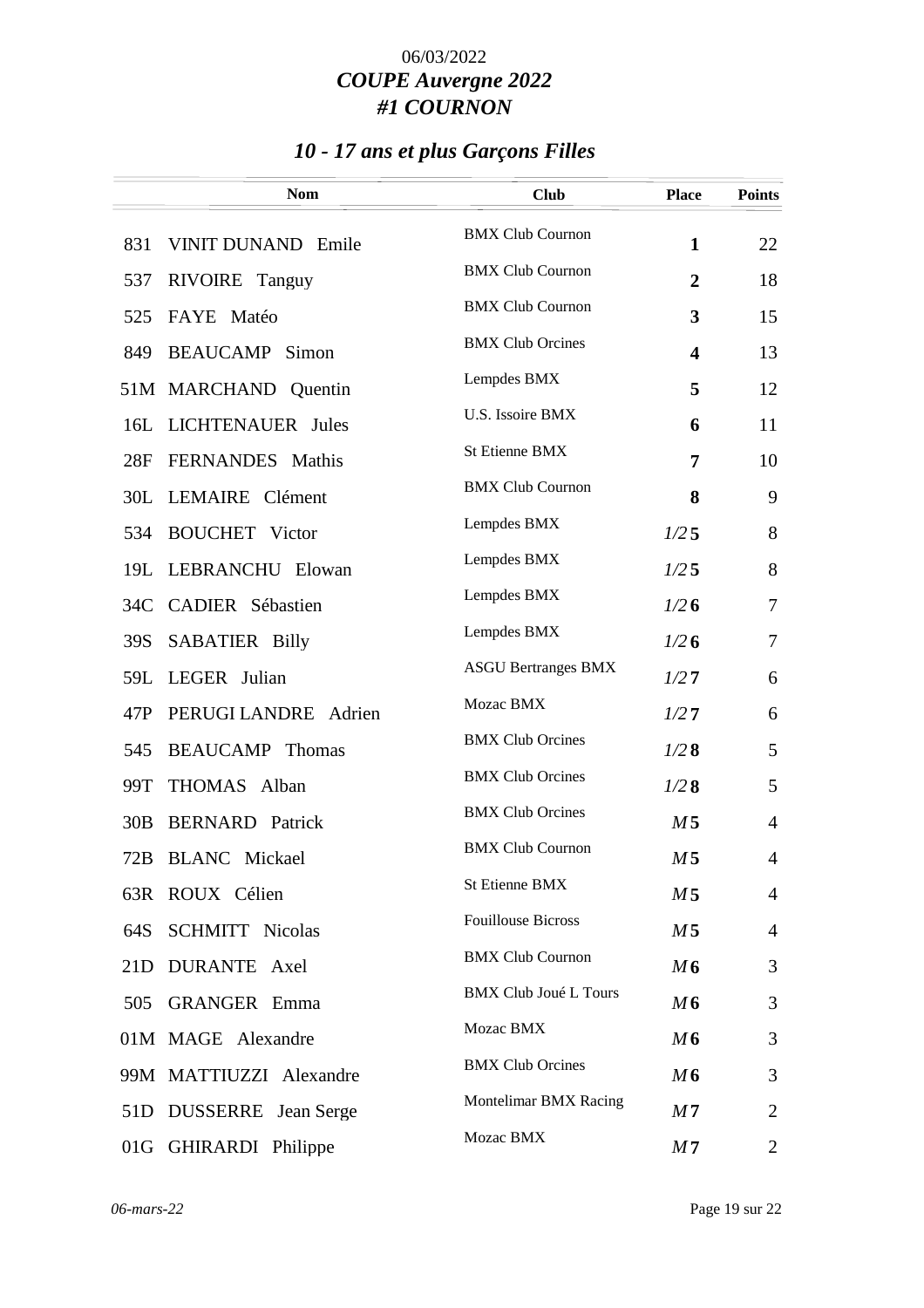# *10 - 17 ans et plus Garçons Filles*

| <b>Nom</b>           | Club                     | <b>Place</b>   | <b>Points</b> |
|----------------------|--------------------------|----------------|---------------|
| 506 PATRACCONE Emma  | CC Pays Vesoul Hte-Saône | M <sub>7</sub> |               |
| 82T TETEFORT Nicolas | Lempdes BMX              | M <sub>7</sub> |               |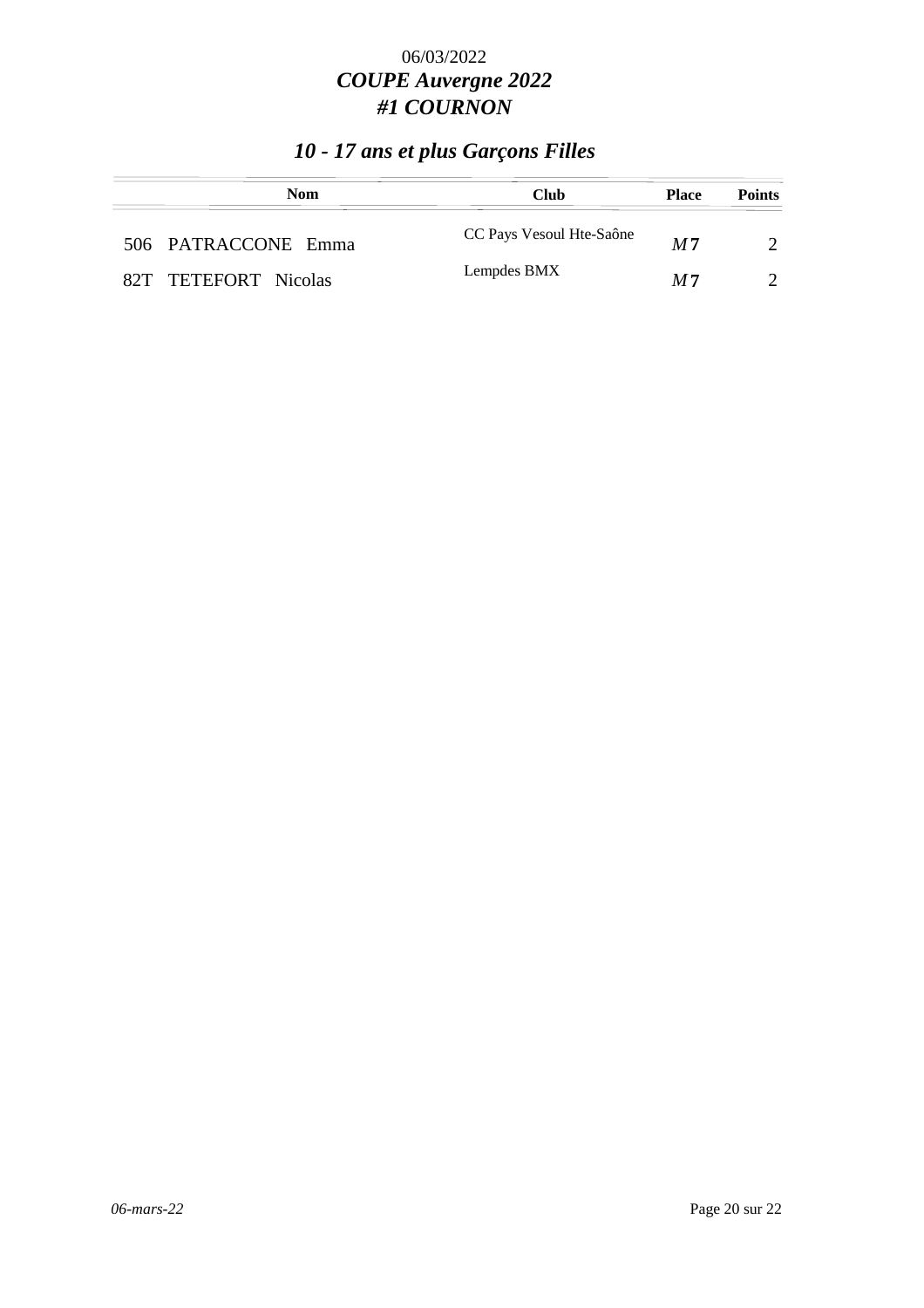# *11 - Cruisers Garçons Filles*

|     | <b>Nom</b>                   | <b>Club</b>                | <b>Place</b>            | <b>Points</b>  |
|-----|------------------------------|----------------------------|-------------------------|----------------|
|     | 51M MARCHAND Quentin         | Lempdes BMX                | $\mathbf{1}$            | 22             |
| 99Q | <b>QUEYREL Willy</b>         | <b>BMX Club Orcines</b>    | $\overline{2}$          | 18             |
| 16L | <b>LICHTENAUER</b> Jules     | U.S. Issoire BMX           | 3                       | 15             |
|     | 30B BERNARD Patrick          | <b>BMX Club Orcines</b>    | $\overline{\mathbf{4}}$ | 13             |
| 40B | <b>BROU</b> Maxime           | <b>BMX Club Cournon</b>    | 5                       | 12             |
|     | 68R RIOU Yanis               | Lempdes BMX                | 6                       | 11             |
|     | 48H HOOG Valentin            | <b>ASGU Bertranges BMX</b> | 7                       | 10             |
|     | RIOU Gaëtan                  | Lempdes BMX                |                         | 9              |
| 66R |                              | <b>BMX Club Orcines</b>    | 8                       |                |
|     | 12C CHAUCHAT Pierre François | <b>BMX</b> Speed Racing    | 1/25                    | 8              |
|     | 01L LINOSSIER Yoann          | U.S. Issoire BMX           | 1/25                    | 8              |
| 38B | <b>BAPTISTA</b> Guillaume    |                            | 1/26                    | $\tau$         |
| 82T | <b>TETEFORT</b> Nicolas      | Lempdes BMX                | 1/26                    | $\tau$         |
|     | 82A AUFAUVRE Gérald          | <b>BMX Club Orcines</b>    | 1/27                    | 6              |
| 02P | POINTU Franck                | U.S. Issoire BMX           | 1/27                    | 6              |
|     | 40G GOUIS Alarick            | <b>BMX Club Cournon</b>    | 1/28                    | 5              |
| 46P | PETER Rudolf                 | <b>Gerzat Arverne BMX</b>  | 1/28                    | 5              |
| 74B | <b>BERTRAND</b> Guillaume    | <b>BMX Club Cournon</b>    | M <sub>5</sub>          | $\overline{4}$ |
|     | 60D DEPLAINE Joris           | <b>BMX Club Cournon</b>    | M <sub>5</sub>          | 4              |
|     | 64M MATTIUZZI Christophe     | <b>BMX Club Orcines</b>    | M <sub>5</sub>          | $\overline{4}$ |
|     |                              | Beynost BMX La Cotière     |                         |                |
|     | 39M MAUDRIN Claude           |                            | M <sub>5</sub>          | $\overline{4}$ |
|     | 68C CAROLINE Denis           | <b>BMX Club Cournon</b>    | M6                      | 3              |
| 65S | SICOT Sébastien              | <b>BMX Club Cournon</b>    | M6                      | 3              |